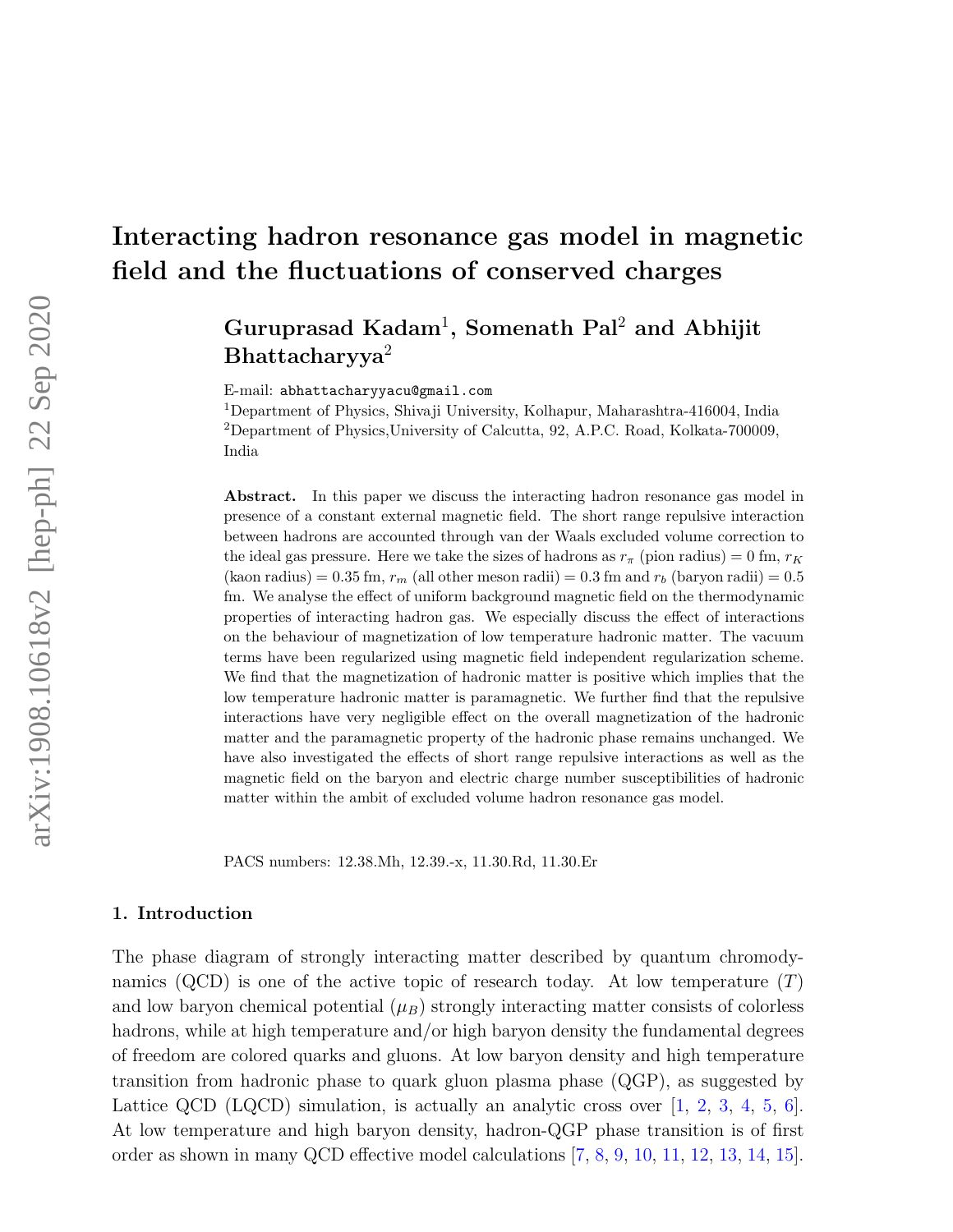The first principle LQCD calculations are not available at high baryon density since the Euclidean formulation of the theory suffers from the sign problem [16, 17, 18]. If hadron-QGP phase transition is indeed first order, at low temperature and high baryon density, then we expect that the first order phase transition line should end at a critical point (CEP) as one moves towards the high temperature and low density regime where the analytic crossover phase transition starts. Locating this QCD critical point is one of the hot topic of research in the experimental and theoretical high energy physics (see Ref. [19] for a recent review on the status of QCD critical point).

Relativistic heavy-ion collision (HIC) experiments provide a unique opportunity to empirically study the QCD phase diagram over wide range of T and  $\mu_B$  values. The evolution of the matter created in HIC experiments can be simulated using equations of relativistic hydrodynamics [20, 21, 22, 23]. In these hydrodynamic simulations the equation of state (EoS), as a function of control parameters T and  $\mu_B$ , is the necessary input. In the off-central HICs a huge magnetic field,  $B \sim m_{\pi}^2 \approx 10^{18} \text{G}$  are created due to relativistic motion of charged particles  $[24, 25, 26]$ . This additional parameter B can affect the equation of state and hence it can have significant impact on the overall structure of the phase diagram. For instance, magnetic field may induce interesting phenomena on QCD matter, viz. chiral magnetic effect [27], magnetic catalysis [28], inverse magnetic catalysis [29, 30] etc. Further, strong magnetic fields are also expected to be present in dense neutron stars [31, 32] and they may be present during the electroweak transition in the early universe [33, 34]. The effect of magnetic field on transport phenomena are also very important in the context of HIC as well as neutron stars [35]. Thus it is of utmost importance to study the effect of magnetic field on the hot and dense strongly interacting matter.

Since the first principle lattice QCD calculations have limited applicability at finite baryon density one has to resort to effective models, viz. Nambu-Jona-Lasinio model [36, 37], quark-meson-coupling model [38], etc. The simplest effective model describing the hadronic phase of the strongly interacting matter is the hadron resonance gas (HRG) model. This model is based on the so called Dashen-Ma-Bernstein (DMB) theorem [39]. It can be shown that if the dynamics of thermodynamic system of hadrons is dominated by narrow-resonance formation then the resulting system essentially behaves like a noninteracting system of hadrons and resonances  $[40, 41, 42]$ . However, it fails to account for the short range repulsive interactions between hadrons. In fact, it has been shown that the repulsive interactions modelled via excluded volume corrections to ideal HRG partition function can have significant effect on thermodynamic observables, especially higher order fluctuations [43, 44, 45, 46, 47, 48] as well as in the context of statistical hadronization [49]. HRG with repulsive interactions has also been used to study the transport coefficients of hadronic matter [50, 51, 52]. Thus, it is necessary to include the repulsive interactions in the ideal HRG model if this model is to be used to understand the dynamics of hadronic matter in the context of HICs.

The study of correlations and fluctuations of conserved charges, *viz*. baryon number, strangeness and electric charge, has recently gained a lot of attention. These quantities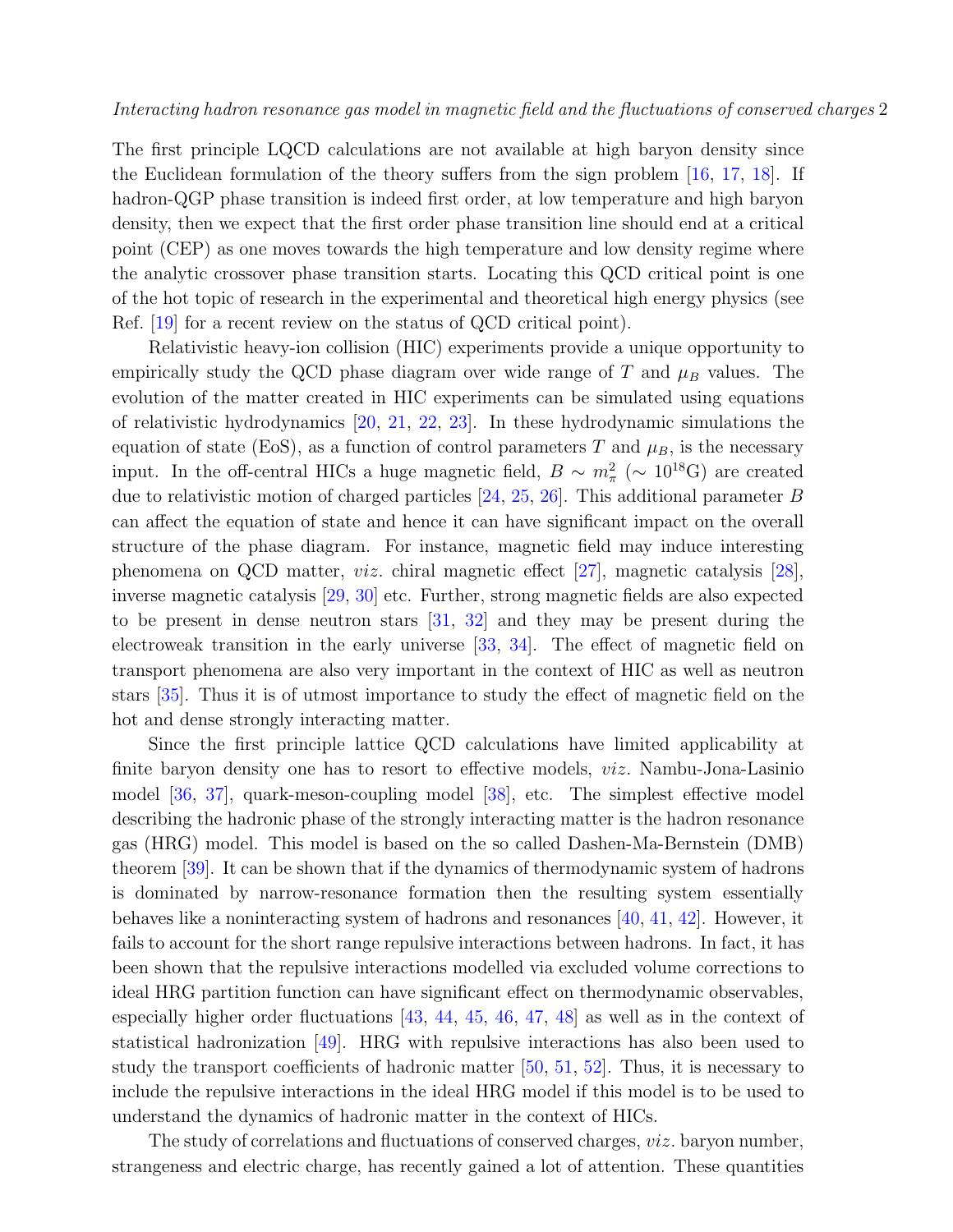are considered to be very sensitive probes of phase transition [53, 54, 55, 56, 57, 58, 59, 60, 61] in strongly interacting matter. Moreover, near the critical end point (CEP) the fluctuations are supposed to be large. Susceptibilities are related to fluctuations via the fluctuation-dissipation theorem. A measure of the intrinsic statistical fluctuations in a system close to thermal equilibrium is provided by the corresponding susceptibilities. The first principle LQCD simulations have been performed to compute susceptibilities at zero chemical potential. The susceptibilities are found to rise rapidly around crossover region of the phase diagram. Recently the susceptibilities have been estimated within the ambit of hadron resonance gas model  $(HRG)$  [47] and its extended version, namely excluded volume hadron resonance gas model (EVHRG) [48]. While the Second order fluctuations and correlations estimated within ideal HRG model seem to agree reasonably with the lattice data, higher order fluctuations show deviations close to the transition temperature,  $T_c$ . It has been argued that the breakdown of ideal HRG model near  $T_c$  is the reflection of the fact that the hadrons melt quickly above  $T_c$ . However, in the recent study the higher order susceptibilities are found to be in very good agreement with lattice QCD data if the van der Waals interactions (attractive as well as repulsive) between baryons are included while keeping meson gas ideal [62]. This study has concluded that the van der Waals interactions play very important role in describing the hadronic phase of QCD even near the QCD phase transition region.

In this work our purpose is to analyse the effect of magnetic field on the EoS as well as on the conserved charge fluctuations in hot and dense hadronic matter using both HRG and EVHRG models. The presence of magnetic field not only affect the EoS [63] but also the fluctuations and correlations  $[64]$ . In the present study we have investigated the effect of magnetic field in the presence of repulsive interaction on the EoS as well as on the susceptibilities of hadronic matter for the first time.

We organize the paper as follows. In Sec. 2 we recapitulate the thermodynamics of hadron resonance gas model in magnetic field. In Sec. 3 we derive the renormalized vacuum pressure using magnetic field independent regularization (MFIR) scheme. In Sec. 4 we briefly discuss the extension of ideal HRG model to include repulsive interactions. In Sec. 5 we discuss the results and finally in Sec. 6 we summarize and conclude.

#### 2. Hadron resonance gas model in magnetic field

The free energy density in the presence of constant external magnetic field  $B$  is written in terms of partition function as

$$
F = -T \ln \mathcal{Z} = F_{\text{vac}} + F_{\text{th}} \tag{1}
$$

where  $F_{\text{vac}}$  and  $F_{\text{th}}$  are vacuum and thermal parts respectively. In the ideal HRG model the free energy at low temperature and in the dilute gas approximation is given by the partition function of a gas of a non-interacting hadrons and resonances with very narrow spectral width [40, 41, 42]. This result is based on the Dashen-Ma-Bernstein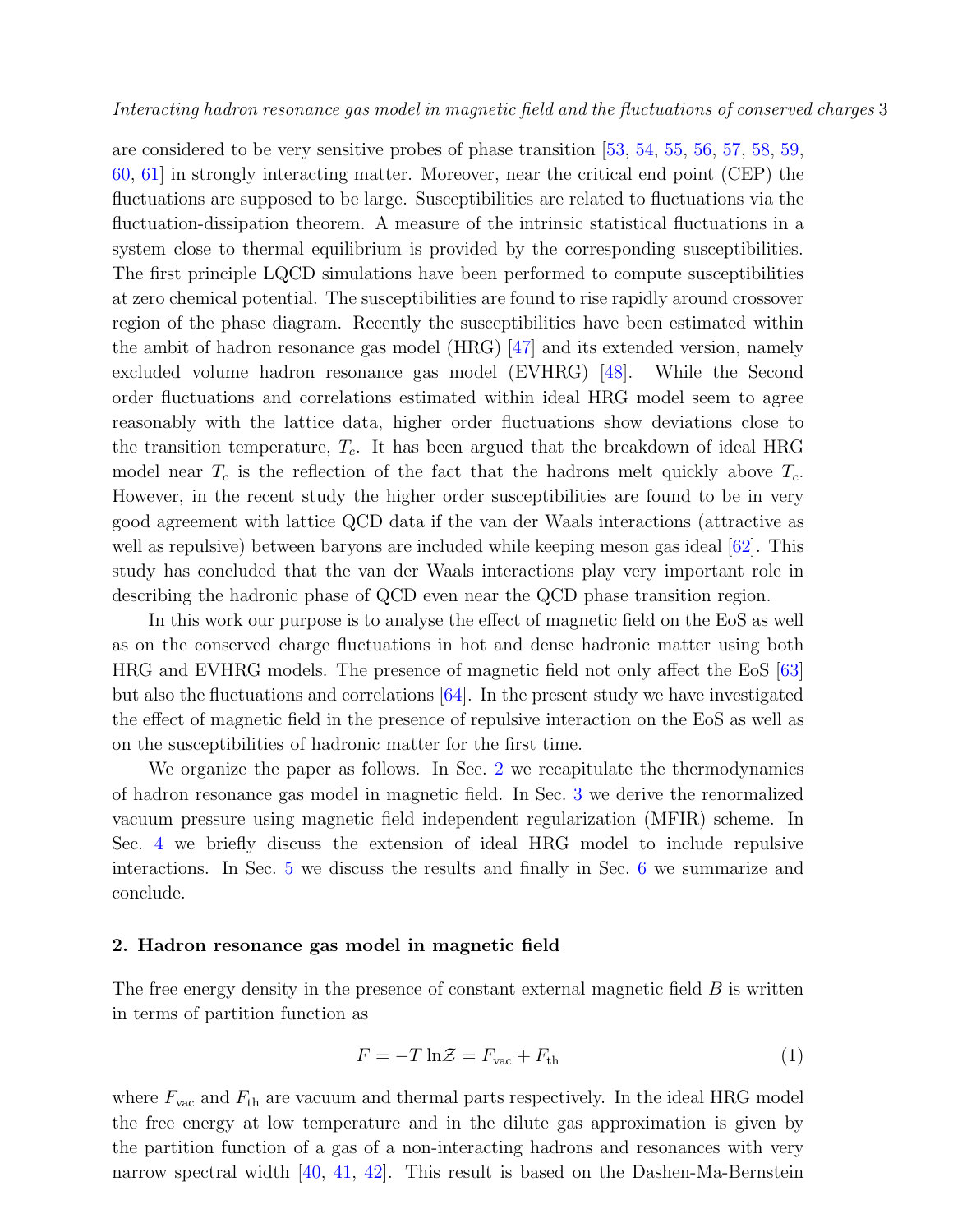theorem [39]. Thus, the free energy of non-interacting HRG model in presence of constant magnetic field is written as

$$
F_c = \mp \sum_{i} \sum_{S_z} \sum_{n=0}^{\infty} \frac{eB}{(2\pi)^2} \int dp_z \bigg( E_{i,c}(p_z, n, S_z) + T \ln(1 \pm e^{-(E_{i,c} - \mu_i)/T}) \bigg); e_i \neq 0 \quad (2)
$$

$$
F_n = \mp \sum_{i} \sum_{S_z} \int \frac{d^3 p}{(2\pi)^3} \left( E_{i,n} + T \log \left[ 1 \pm \exp \left( -\frac{(E_{i,n} - \mu_i)}{T} \right) \right] \right); e_i = 0 \quad (3)
$$

Here  $e_i$  is the electric charge of i<sup>th</sup> hadronic species,  $E_{i,c/n}$  is the single-particle energy for charged/neutral particle,  $m_i$  is the mass, T is the temperature and  $\mu_i =$  $B_i\mu_B + S_i\mu_S + Q_i\mu_Q$  is the chemical potential. In the expression of previous line,  $B_i$ ,  $S_i$ ,  $Q_i$ , are respectively, the baryon number, strangeness and electric charge of the particle,  $\mu_i^{\prime}$ i s are corresponding chemical potentials. The upper and lower signs correspond to fermions and bosons respectively. We have incorporated the hadrons listed in the table 1.

For a constant magnetic field B, the single particle energy levels for neutral and charged particles are respectively given by [63]

$$
E_{i,n} = \sqrt{p^2 + m_i^2}
$$
 (4)

$$
E_{i,c}(p_z, n, S_z) = \sqrt{p_z^2 + m_i^2 + 2e_i B(n + 1/2 - S_z)}
$$
(5)

where, *n* is any positive integer corresponding to allowed Landau levels,  $S_z$  is the component of spin  $S$  in the direction of magnetic field. For a given  $S$ , there are  $2S + 1$  possible values of  $S_z$ . The gyromagnetic ratios are taken as  $g_i = 2|e_i/e|$  (e being elementary unit of electric charge) for all charged hadrons. It is to be noted that these values of gyromagnetic ratios are based on universal tree-level argument [65]. Main reason for using this value is that the experimental value of  $g$  is known only for few hadrons and the uncertainties in their values are also very large. The pressure of ideal hadron resonance gas is  $P<sup>id</sup> = -F$  and it can be written as

$$
P_c^{\rm id} = \pm \sum_{i} \sum_{S_z} \sum_{n=0}^{\infty} \frac{eB}{(2\pi)^2} \int dp_z \left( E_{i,c}(p_z, n, S_z) + T \ln(1 \pm e^{-(E_{i,c} - \mu_i)/T}) \right); e_i \neq 0 \quad (6)
$$

$$
P_n^{\text{id}} = \pm \sum_{i} \sum_{S_z} \int \frac{d^3 p}{(2\pi)^3} \left( E_{i,n} + T \log \left[ 1 \pm \exp \left( -\frac{(E_{i,n} - \mu_i)}{T} \right) \right] \right); e_i = 0 \quad (7)
$$

Note that the thermal part of the pressure is naturally convergent in the UV limit but the vacuum part is divergent and needs to be regularized.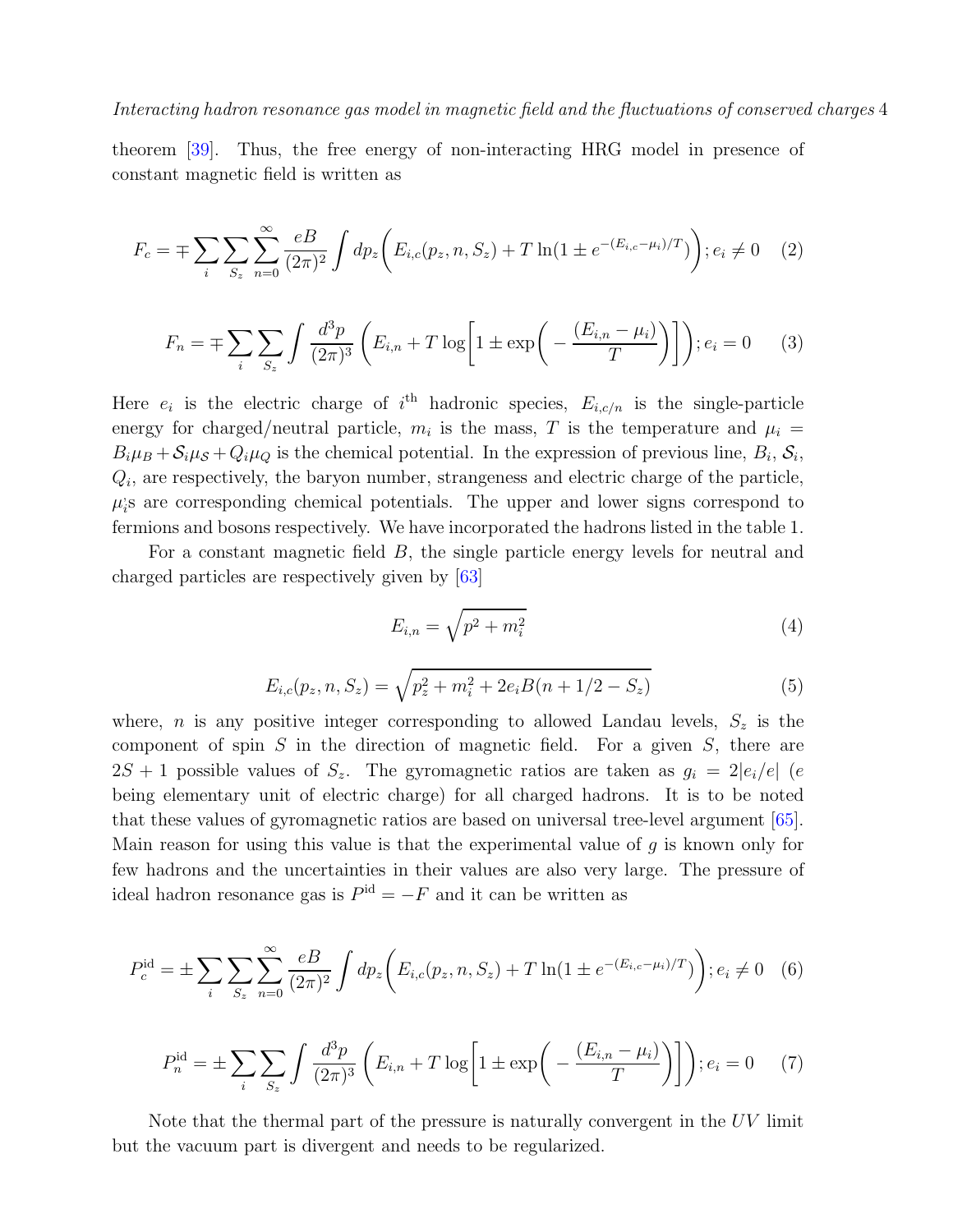#### 3. Regularization of vacuum pressure

The vacuum pressure is divergent and it needs to be properly regularized first. It has been recently shown that the appropriate regularization scheme is necessary to avoid certain unphysical results. For instance, some studies have found the oscillations in the magnetization while others have found imaginary meson masses [66]. Both of these findings are unphysical and it can be attributed to an inappropriate regularization choices. These unphysical results arise especially in case of magnetic field dependent regularization schemes. Thus, it is absolutely important that magnetic field dependent and independent parts are separated clearly through appropriate regularization scheme. Magnetic field independent regularization (MFIR) has recently been introduced to achieve this goal [67, 68]. We shall obtain the regularized vacuum pressure for spin 1  $\frac{1}{2}$  particles using MFIR method. Spin zero and spin one cases can be discussed in a similar manner(see Appendix B for renormalized vacuum pressure expressions).

The vacuum part of the pressure for a charged spin- $\frac{1}{2}$  particle in magnetic field is

$$
P_{\text{vac}}(S=1/2,B) = \sum_{n=0}^{\infty} g_n \frac{e}{2\pi} \int_{-\infty}^{\infty} \frac{dp_z}{2\pi} E_{p,n}(B)
$$
(8)

where  $g_n = 2 - \delta_{n0}$  is the degeneracy of n<sup>th</sup> Landau level. Now adding and subtracting lowest Landau level contribution (i.e.  $n = 0$ ) from the above equation we get

$$
P_{\text{vac}}(S=1/2,B) = \sum_{n=0}^{\infty} 2\frac{e}{2\pi i} \int_{-\infty}^{\infty} \frac{dp_z}{2\pi} \left( E_{p,n}(B) - \frac{E_{p,0}(B)}{2} \right)
$$
(9)

We regularize the divergence using dimensional regularization [69]. In  $d - \epsilon$ dimension Eq.  $(9)$  can be written as

$$
P_{\text{vac}}(S=1/2,B) = \sum_{n=0}^{\infty} \frac{eB}{\pi} \mu^{\epsilon} \int_{-\infty}^{\infty} \frac{d^{1-\epsilon}p_z}{(2\pi)^{1-\epsilon}} \left( \sqrt{p_z^2 + m^2 - 2eBn} - \sqrt{p_z^2 + m^2} \right) \tag{10}
$$

where  $\mu$  fixes the dimension of the above expression to one. The integration can be done using standard d−dimensional formula (see Appendix A). Integration of the first term in Eq. $(10)$  gives

$$
I_1 = \sum_{n=0}^{\infty} \frac{e}{\pi} \mu^{\epsilon} \int_{-\infty}^{\infty} \frac{d^{1-\epsilon}p_z}{(2\pi)^{1-\epsilon}} (p_z^2 + m^2 - 2eBn)^{\frac{1}{2}} = -\frac{(eB)^2}{2\pi^2} \left(\frac{2eB}{4\pi\mu}\right)^{-\frac{\epsilon}{2}} \Gamma\left(-1 + \frac{\epsilon}{2}\right) \zeta\left(-1 + \frac{\epsilon}{2}, x\right)
$$
\n(11)

where  $x \equiv \frac{m^2}{2eB}$ . The Landau infinite sum has been expressed in terms of Riemann-Hurwitz  $\zeta$ –function (see Eq. (A.2)). Using the expansion of Γ-function (see Eq. (A.4)) and the expansion of  $\zeta$ -function (see Eq.(A.3)), Eq.(11) can be written as

$$
I_1 = -\frac{(eB)^2}{2\pi^2} \left( -\frac{2}{\epsilon} + \gamma - 1 + \ln\left(\frac{2eB}{4\pi\mu^2}\right) \right) \left( -\frac{1}{12} - \frac{x^2}{2} + \frac{x}{2} + \frac{\epsilon}{2}\zeta'(-1, x) + \mathcal{O}(\epsilon^2) \right) (12)
$$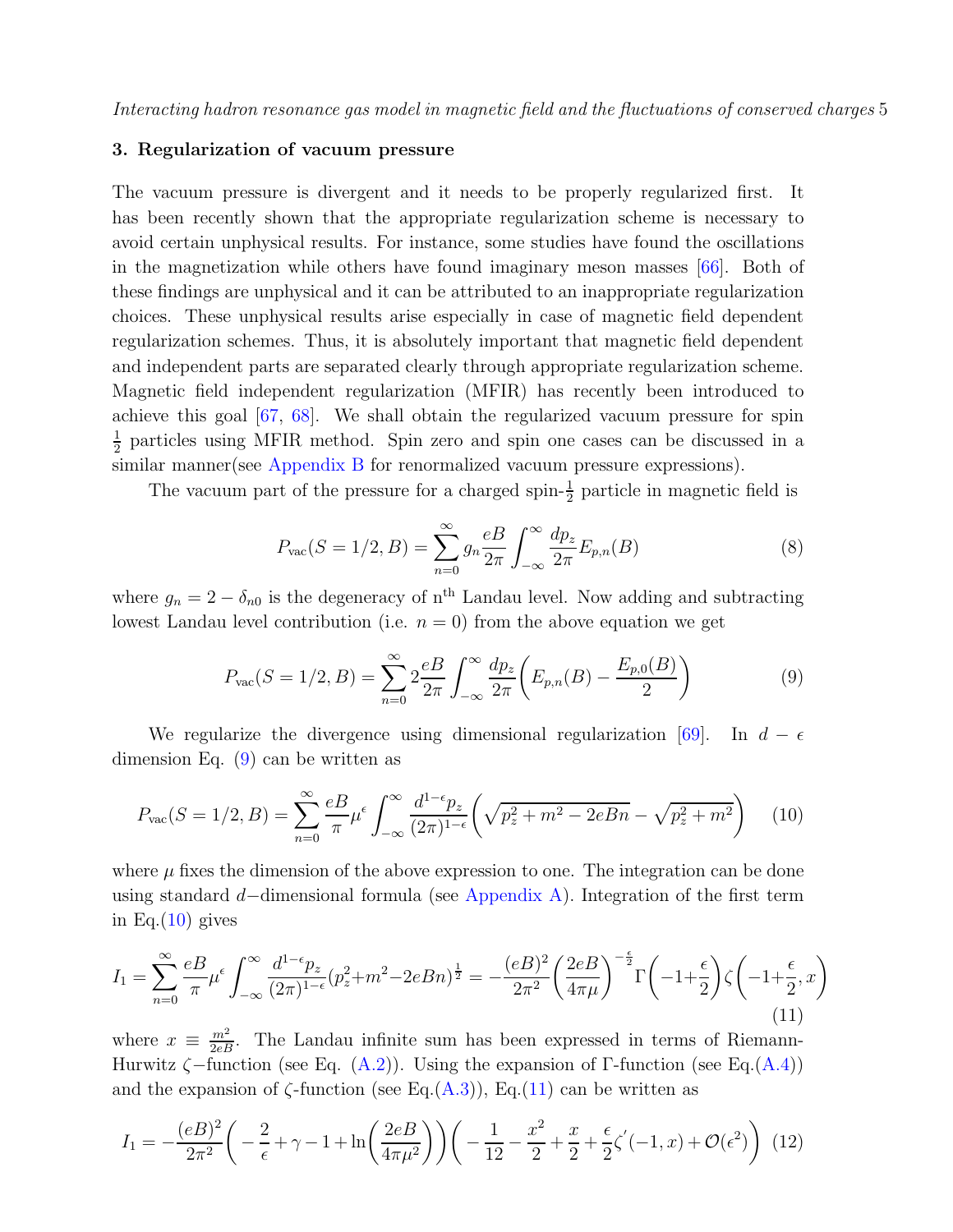Integration of the second term in  $Eq.(10)$  can be simplified in similar manner. We obtain

$$
I_2 = \sum_{n=0}^{\infty} \frac{eB}{\pi} \mu^{\epsilon} \int_{-\infty}^{\infty} \frac{d^{1-\epsilon} p_z}{(2\pi)^{1-\epsilon}} (p_z^2 + m^2)^{\frac{1}{2}}
$$
  
= 
$$
\frac{(eB)^2}{2\pi^2} \left( -\frac{x}{\epsilon} - \frac{(1-\gamma)}{2}x + \frac{x}{2} \ln\left(\frac{2eB}{4\pi\mu^2}\right) + \frac{x}{2} \ln(x) \right)
$$
(13)

Thus the vacuum pressure in presence of magnetic field becomes

$$
P_{\text{vac}}(S=1/2,B) = \frac{(eB)^2}{2\pi^2} \left( \zeta'(-1,x) - \frac{2}{12\epsilon} - \frac{(1-\gamma)}{12} - \frac{x^2}{\epsilon} - \frac{(1-\gamma)}{2}x^2 + \frac{x}{2}\ln(x) + \frac{x^2}{2}\ln\left(\frac{2eB}{4\pi\mu^2}\right) + \frac{1}{12}\ln\left(\frac{2eB}{4\pi\mu^2}\right) \right)
$$
(14)

Above expression is still divergent. So we add and subtract  $B = 0$  contribution from it. This zero field vacuum pressure in  $d = 3 - \epsilon$  dimension is

$$
P_{\text{vac}}(S=1/2, B=0) = 2\mu^{\epsilon} \int \frac{d^{3-\epsilon}p}{(2\pi)^{3-\epsilon}} (p^2 + m^2)^{\frac{1}{2}}
$$

$$
= \frac{(eB)^2}{2\pi^2} \left(\frac{2eB}{4\pi\mu^2}\right)^{-\frac{\epsilon}{2}} \Gamma\left(-2 + \frac{\epsilon}{2}\right) x^{2-\frac{\epsilon}{2}} \tag{15}
$$

Above equation can be further simplified to

$$
P_{\text{vac}}(S=1/2, B=0) = -\frac{(eB)^2}{2\pi^2}x^2\left(\frac{1}{\epsilon} + \frac{3}{4} - \frac{\gamma}{2} - \frac{1}{2}\ln\left(\frac{2eB}{4\pi\mu^2}\right) - \frac{1}{2}\ln(x)\right) \tag{16}
$$

where we have used the  $\Gamma$ -function expansion (see Eq. A.5).

Adding and subtracting (16) from (14) we get the regularized pressure with vacuum part and magnetic field dependent part separated as

$$
P_{\text{vac}}(S=1/2,B) = P_{\text{vac}}(1/2,B=0) + \Delta P_{\text{vac}}(1/2,B)
$$
\n(17)

where

$$
\Delta P_{\text{vac}}(S=1/2,B) = \frac{(eB)^2}{2\pi^2} \left( -\frac{2}{12\epsilon} + \frac{\gamma}{12} + \frac{1}{12} \ln\left(\frac{m^2}{4\pi\mu^2}\right) + \frac{x}{2} \ln(x) - \frac{x^2}{2} \ln(x) + \frac{x^2}{4} - \frac{\ln(x) + 1}{12} + \zeta'(-1,x) \right) \tag{18}
$$

The field contribution given by (18) is still divergent due to presence of pure magnetic field dependent term  $\propto \frac{B^2}{\epsilon}$  $\frac{3^2}{6}$  [70, 71, 72]. We cancel this divergence by redefining field dependent pressure contribution by including magnetic field contribution in it as

$$
\Delta P_{\text{vac}}^r = \Delta P_{\text{vac}}(B) - \frac{B^2}{2} \tag{19}
$$

The divergences are absorbed into the renormalization of the electric charge and magnetic field strength [63],

$$
B^2 = Z_e B_r^2; \quad e^2 = Z_e^{-1} e_r^2; \quad e_r B_r = eB \tag{20}
$$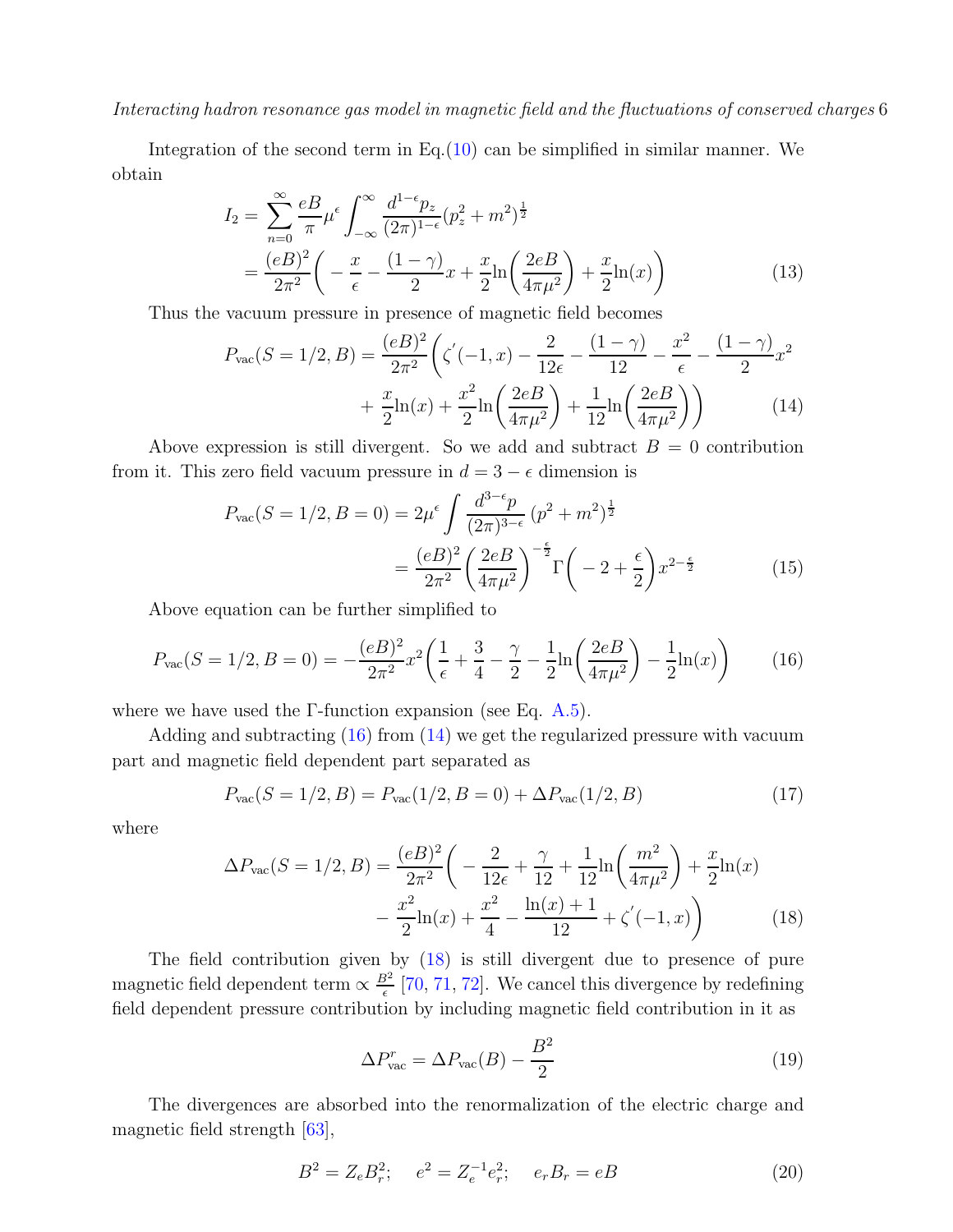where the electric charge renormalization constant is

$$
Z_e\left(S = \frac{1}{2}\right) = 1 + \frac{1}{2}e_r^2\left(-\frac{2}{12\epsilon} + \frac{\gamma}{12} + \frac{1}{12}\ln\left(\frac{M_*}{4\pi\mu^2}\right)\right)
$$
(21)

Here we fix  $M_* = m$ , i.e to the physical mass of the particle. Thus the renormalized field dependent pressure (without pure magnetic field contribution) is

$$
\Delta P_{\text{vac}}^r(S=1/2,B) = \frac{(eB)^2}{2\pi^2} \left( \zeta'(-1,x) + \frac{x}{2}\ln(x) - \frac{x^2}{2}\ln(x) + \frac{x^2}{4} - \frac{\ln(x)+1}{12} \right) \tag{22}
$$

The renormalized B dependent pressure for spin zero and spin one can be obtained using similar method. These terms play very crucial role in determining the magnetization of the hadronic matter below  $T_c$ . Note that the vacuum pressure depends on the quantum numbers like spin, mass, charge etc. Thus the total vacuum pressure of hadron gas is evaluated by adding the vacuum pressure of all the hadronic species included in HRG model.

#### 4. Interacting Hadron resonance gas model in magnetic field

The hadron resonance gas model, defined by Eqs. $(6)$  and  $(7)$ , corresponds to noninteracting gas of hadrons. One can extend this ideal HRG model by taking in to account the repulsive interactions between hadrons via Van der Waals (VDW) excluded-volume correction to the partition function. In the thermodynamically consistent excluded volume formulation one can obtain the transcendental equation for the (thermal part of) pressure as [73]

$$
P^{EV}(T,\mu,B) = P^{\text{id}}(T,\tilde{\mu},B),\tag{23}
$$

where  $\tilde{\mu} = \mu - vP^{EV}(T, \mu, B)$  is an effective chemical potential with v as the parameter corresponding to proper volume of the particle (excluded-volume parameter) which is actually the second virial coefficient. Here  $P_{id}$  is the ideal gas pressure given by Eqs. (6) and (7) without vacuum part. For a particle of hard core radius  $r_h$ ,  $v = \frac{16}{3}$  $\frac{16}{3}\pi r_h^3$  the excluded volume pressure can be obtained by solving Eq.(23) self consistently for given  $T, \mu$  and  $B$ .

The only free parameter in our calculation is hadron hardcore radius,  $r_h$ . It has been found in detailed studies [43, 44, 45] that thermal models with the multi-component hard-core radii describe the hadron yield ratios with improved quality if different hardcore radii are chosen for different hadrons. One such model [44] has also been shown to describe the Strangeness Horn behaviour. Here we take the sizes of hadrons as prescribed in Ref. [44] i.e.  $r_{\pi}$  (pion radius) = 0 fm,  $r_K$  (kaon radius) = 0.35 fm,  $r_m$  (all other meson radii) = 0.3 fm and  $r_b$  (baryon radii) = 0.5 fm.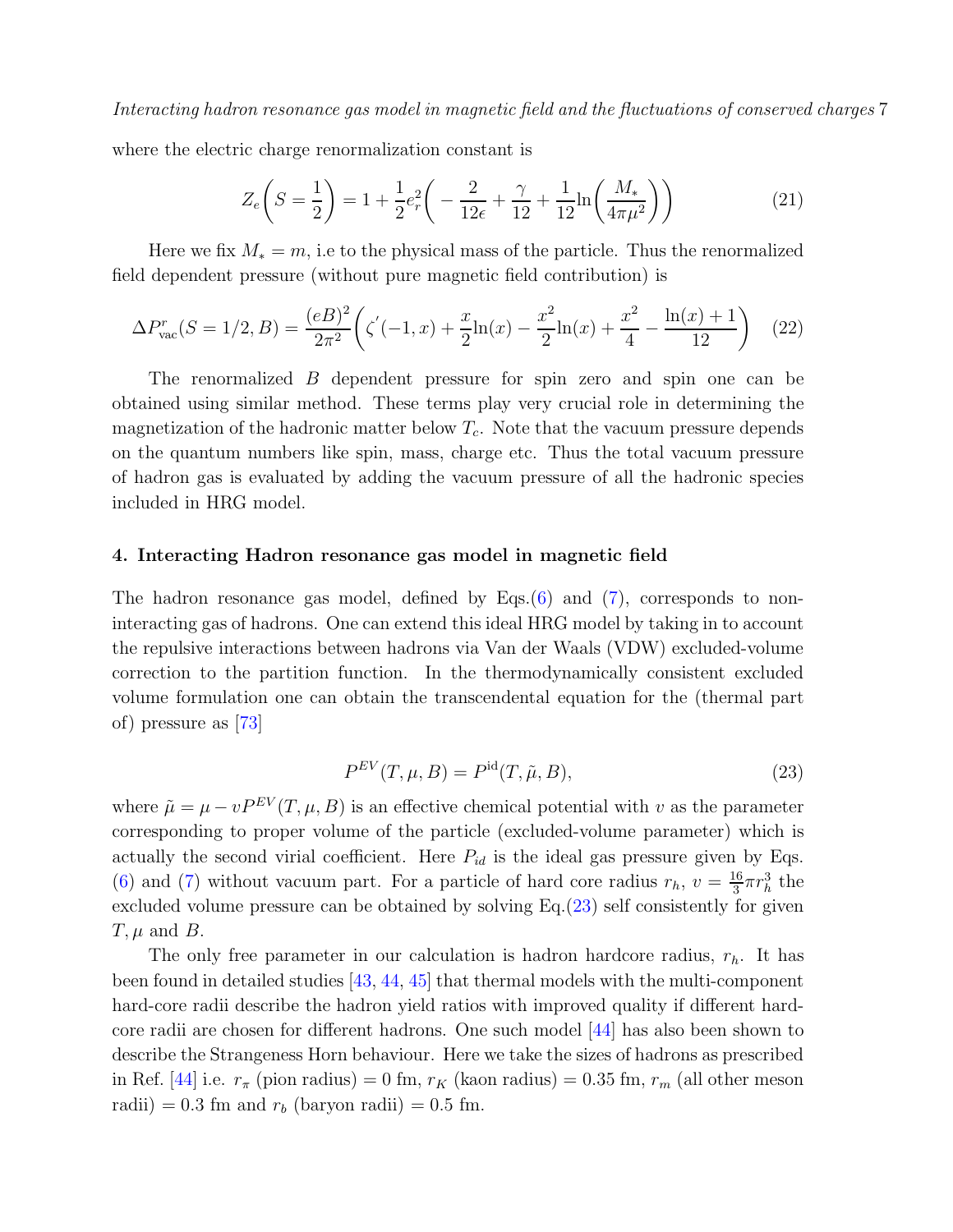#### 5. Results and discussion

Let us now discuss the results we have obtained. We would like to mention at this stage that the results have been obtained around the point  $\mu_Q = 0$  and  $\mu_S = 0$  and both zero and finite  $\mu_B$  cases have been explored.

Table 1 shows all the hadrons and resonances included in the HRG description. For the stability reasons, as discussed in Ref. [63], we include only those hadrons having spin  $S < \frac{3}{2}$ .

| hadron        | m(GeV) | $\epsilon$     | Spin           | deg.           | hadron           | m(GeV) | e              | Spin     | deg.           |
|---------------|--------|----------------|----------------|----------------|------------------|--------|----------------|----------|----------------|
| $\pi^{\pm}$   | 0.135  | 1              | $\Omega$       | $\overline{2}$ | $\mathcal{p}$    | 0.938  | 1              | 1/2      | $\overline{2}$ |
| $\pi^0$       | 0.135  | $\overline{0}$ | $\overline{0}$ | 1              | $\boldsymbol{n}$ | 0.938  | $\overline{0}$ | 1/2      | $\overline{2}$ |
| $K^{\pm}$     | 0.495  | 1              | $\overline{0}$ | $\overline{2}$ | $\eta'$          | 0.958  | $\overline{0}$ | $\theta$ | 1              |
| $K^0$         | 0.495  | $\overline{0}$ | $\overline{0}$ | $\overline{2}$ | $f_0$            | 0.980  | $\overline{0}$ | $\Omega$ | 1              |
| $\eta$        | 0.548  | $\overline{0}$ | $\theta$       | $\mathbf 1$    | $a_0$            | 0.980  | $\theta$       |          |                |
| $\rho^{\pm}$  | 0.776  | 1              | 1              | $\overline{2}$ | $\varphi$        | 1.020  | $\overline{0}$ |          |                |
| $\rho$        | 0.776  | $\overline{0}$ | 1              | $\mathbf 1$    | Λ                | 1.116  | $\overline{0}$ | 1/2      | 1              |
| $\omega$      | 0.782  | $\overline{0}$ | 1              | $\mathbf 1$    | $h_1$            | 1.170  | $\overline{0}$ |          | 1              |
| $K^{\pm}_{*}$ | 0.892  | 1              | 1              | $\overline{2}$ | $\Sigma^{\pm}$   | 1.189  | 1              | 1/2      | $\overline{2}$ |
| $K^0_*$       | 0.892  | 0              | 1              | $\overline{2}$ | $\Sigma^0$       | 1.189  | $\overline{0}$ | 1/2      | 1              |

Table 1: (Color Online) Hadrons and resonances included in the hadron resonance gas model. Particle data is taken from Ref. [74].

Fig.1(a) shows the variation of the vacuum pressure as a function of the dimensionless variable  $x = \frac{m^2}{2eB}$ . For spin-0, spin  $\frac{1}{2}$  and spin-1 hadrons the vacuum pressure is positive for wide range of magnetic fields and hence we can safely assume that the HRG description is valid. Fig.1(b) shows the variation of total pressure with temperature for HRG and EVHRG models both in presence and in absence of magnetic field at zero  $\mu_B$ . Note that the pressure in presence of magnetic field has magnetic field dependent vacuum contribution. Such contribution is zero if  $eB = 0$ . Hence the HRG pressure without magnetic field vanishs at  $T = 0$  GeV while it is non-zero at finite magnetic field. This is the reason we have plotted the pressure instead of scaled pressure  $(\frac{P}{T^4})$ . We further note that the pressure increases with temperature in all cases considered, as the contribution to pressure of a particular species, with mass  $m$ , is proportional to the Boltzmann factor  $e^{-m/T}$ . It is necessary here to point out that, for HRG, the thermal part of the pressure in presence of magnetic field is smaller than that for  $eB = 0$  case. However, it is the other way round for the vacuum part of the pressure. This can be accounted by comparing the dispersion relations in presence of magnetic field  $(Eq.5)$  and in the absence of magnetic field  $(Eq.4)$ . The effective mass of the charged particle in presence of magnetic field is  $m_{eff}^2 = m^2 + 2eB(\frac{1}{2} - S)$ . Thus the mass of a spin-0 particle increases whereas that of spin-1 particle decreases if  $eB \neq 0$ . For spin- $\frac{1}{2}$  particles mass remains unchanged. Since the particles with spin-1 are heavier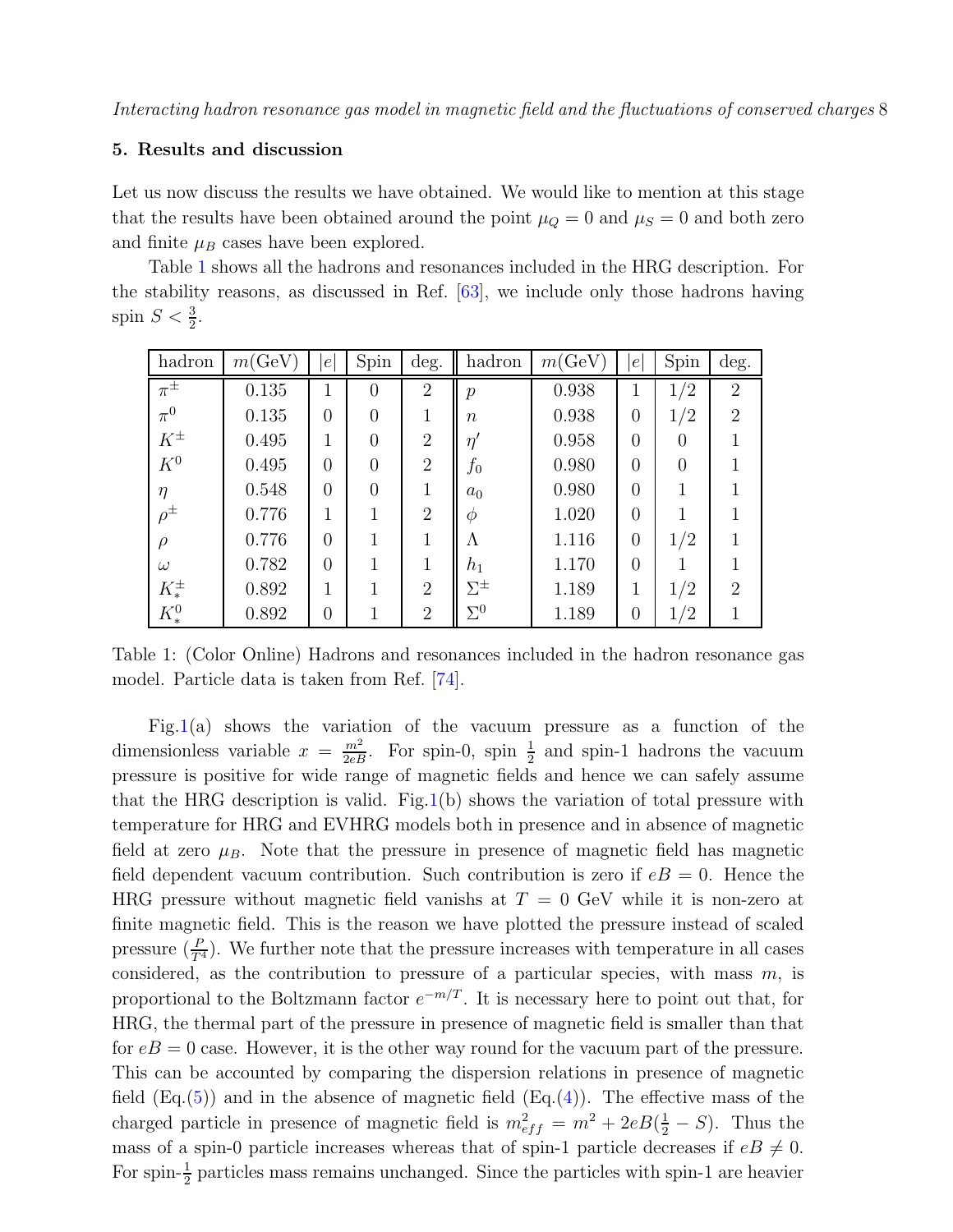Interacting hadron resonance gas model in magnetic field and the fluctuations of conserved charges 9



Figure 1: (Color Online) Left panel shows vacuum pressure of charged particles computed using MFIR scheme plotted against dimensionless variable  $x = \frac{m^2}{2eB}$ . Right panel shows the total pressure as a function of temperature in presence of magnetic field for  $\mu_B = 0$ .

(lightest spin-1 particle  $\rho$  weighs 0.776 GeV which is more than five times heavier than pion), their contributions to pressure are much smaller compared to spin-0 particles and show up only at higher temperature. Since pions dominate the hadronic matter at low temperature, and since their effective mass increases in presence of magnetic field, the thermal part of the pressure, for HRG model, in presence of magnetic field is smaller than that for without magnetic field.

Fig.1(b) further shows the effect of repulsive interaction on the pressure. If we include the repulsive interactions through excluded volume correction to ideal gas partition function then the pressure is suppressed for both  $eB = 0$  and  $eB \neq 0$  cases. With finite size of hadrons the available free space for hadrons decreases with increasing temperature. This decreases the number density and hence the pressure of hadrons compared to free HRG case. From Fig.1 (b) it is seen that pressures for HRG and EVHRG models are almost identical up to  $T \sim 0.1$  GeV for  $eB = 0$  case and up to  $T \sim 0.12$  GeV for  $eB = 0.2 \text{GeV}^2$  case. Above these temperatures there is a notable decrease in pressure for EVHRG case.

Fig.2 shows the effect of magnetic field on the energy density and entropy density for both HRG and EVHRG models at zero  $\mu_B$ . The effect of magnetic field as well as repulsive interactions on energy density is similar to that of pressure. The thermal part of the energy density in presence of magnetic field is smaller than that of  $eB = 0$ case. The repulsive interactions further suppress the energy density. The effect of magnetic field as well as the repulsive interactions on the entropy density is quite interesting. In HRG, the entropy density rises rapidly as the temperature increases due to copious production of hadrons. As we have discussed above, the effective mass of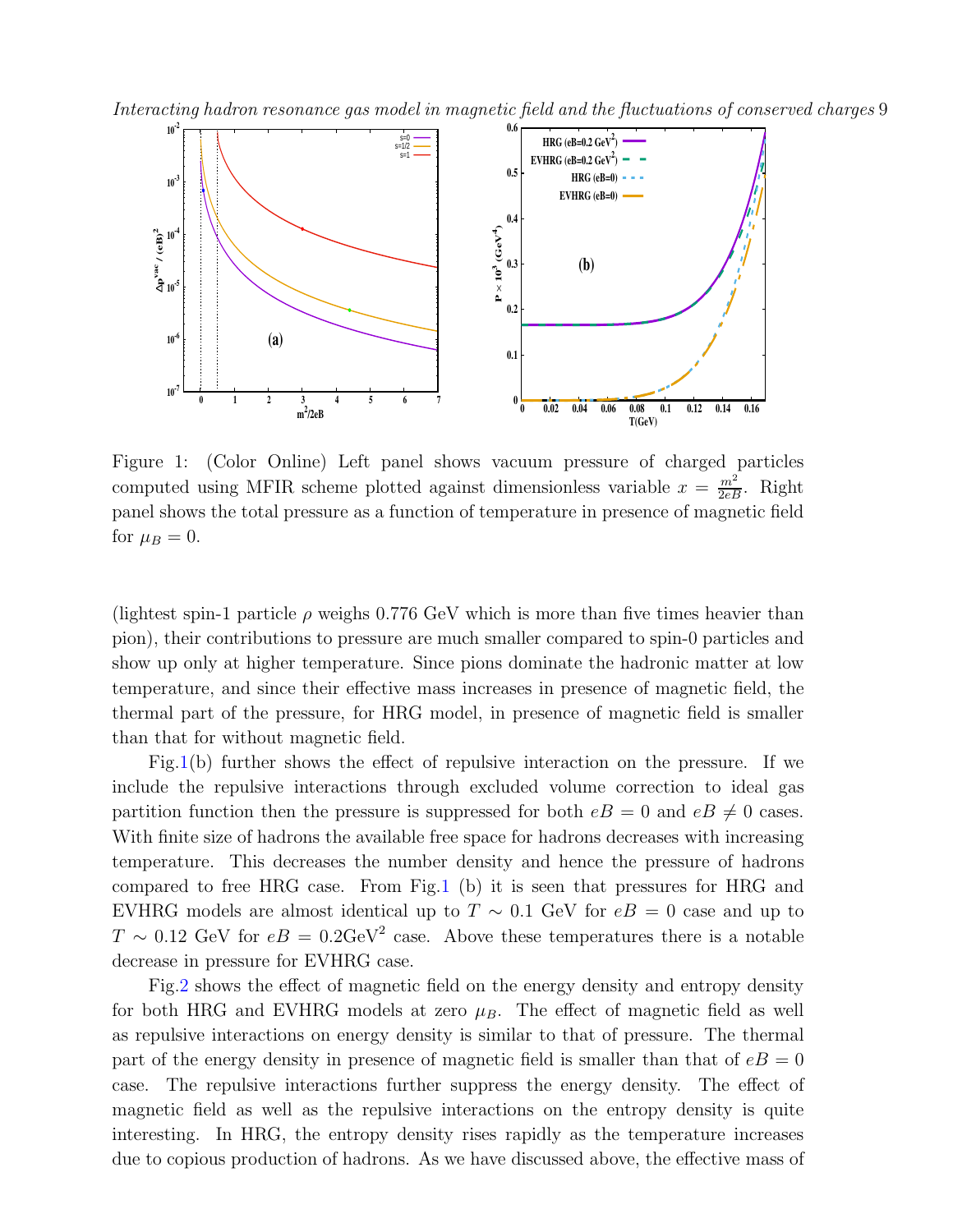Interacting hadron resonance gas model in magnetic field and the fluctuations of conserved charges 10



Figure 2: (Color Online) Energy density (left panel) and entropy density (right panel) calculated in HRG and EVHRG models with and without magnetic field for  $\mu_B = 0$ .

a spin-0 particle increases in presence of magnetic field. Thus their thermal production is accordingly suppressed by Boltzmann factor  $e^{-m_{eff}/T}$  and the entropy production is suppressed in presence of magnetic field. The repulsive interaction also suppresses the entropy productions since the finite size of hadrons suppresses the number density at high temperature.

In Fig.3 we have plotted magnetization as a function of temperature for zero  $\mu_B$ .



Figure 3: (Color Online) Magnetization of hadronic matter estimated using HRG and EVHRG in presence of magnetic field. Left panel shows the total (vacuum+thermal) magnetization and the right panel shows only the thermal part of magnetization. Calculations are performed at  $\mu_B = 0$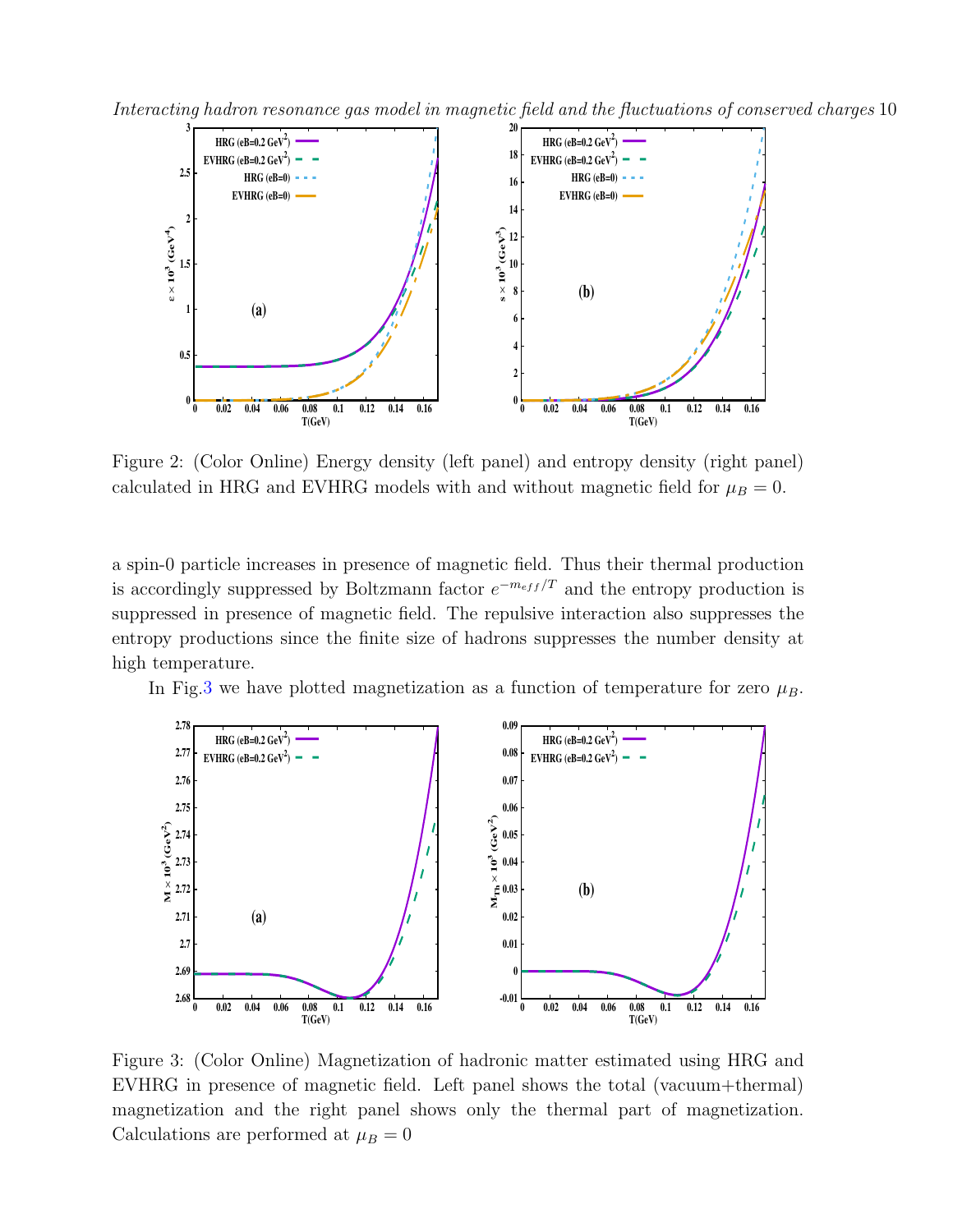



Figure 4: (Color Online) Thermodynamic variables at  $\mu_B = 300MeV$ . The results are for HRG and EVHRG models with and without magnetic field. a) Pressure, b) Energy Density, c) Entropy density and d) Magnetization.

Fig.3(a) shows the behaviour of total magnetization. The magnetization is positive indicating that the hadronic matter is paramagnetic. Fig.3(b) shows only thermal contribution to the magnetization. At very low temperature the thermal part of magnetization is practically zero due to the absence of charged hadrons. We note that the pions, which are lightest hadronic species, are thermally excited at  $T \sim 0.060$ GeV. Being scalar bosons their magnetization is negative (diamagnetic) and hence magnetization decreases with increase in temperature. It becomes positive only when lightest spin-1 particle,  $\rho$ -meson, populates the hadronic matter and gives positive contribution to hadronic matter. Thereafter, the magnetization rises rapidly as  $\text{spin-}\frac{1}{2}$ particles also start to make positive contribution to the magnetization. It is interesting to note that even though the thermal part of magnetization becomes negative for certain temperature range the total magnetization including vacuum part is always positive. It turns out that the sign of magnetization of low temperature hadronic matter is a fundamental characteristic of thermal QCD vacuum.

In Fig.4 we have plotted the pressure, energy density, entropy density and magnetization at finite  $\mu_B$ . We choose  $\mu_B$  to be 300 MeV which is close to CEP. In all the plots of this figure we see that the qualitative behaviour of all the thermodynamic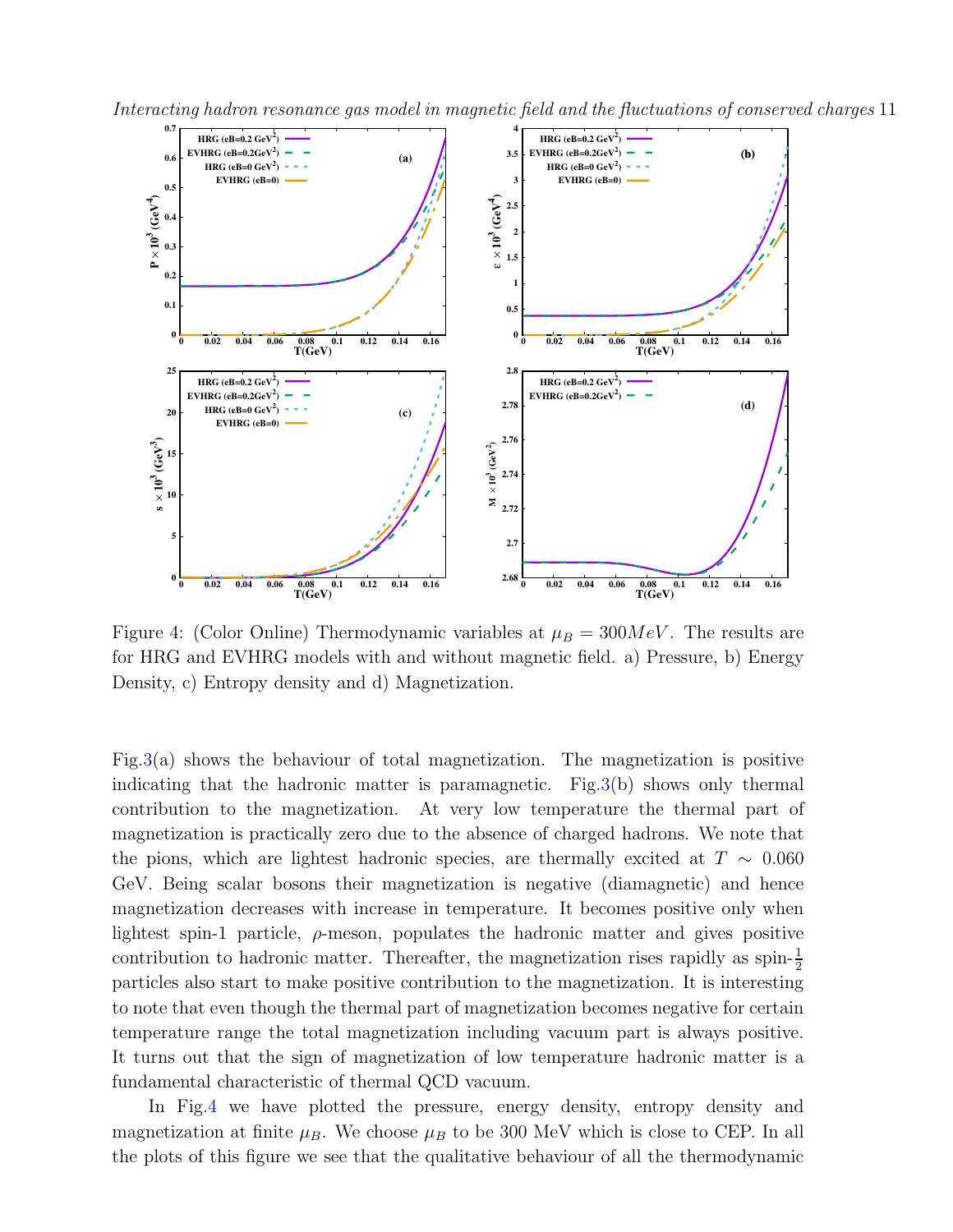quantities are similar to that obtained for the  $\mu_B = 0$  case. In Fig.4(a) the pressure has been plotted. A comparison with Fig 1(b) shows that, at high temperatures, for  $eB = 0$ , the pressure at finite  $\mu_B$  is more than that at zero  $\mu_B$ . This increase, for HRG, is about 5% whereas for EVHRG the pressure does not have any noticeable change. For  $eB = 0.2 GeV^2$  the increase in pressure, at finite  $\mu_B$ , for HRG and EVHRG, are 16% and 9% respectively. Once we compare energy density (Fig.2(a) and Fig.4(b)), at zero and finite  $\mu_B$ , a similar situation is revealed. However, the magnitude of change, in the energy density, at finite  $\mu_B$ , is much more compared to that in pressure. For  $eB = 0$  the energy density increases at finite  $\mu_B$  compared to zero  $\mu_B$  case, for HRG, by about 25% whereas for EVHRG it does not change. For  $eB = 0.2 GeV^2$  the corresponding changes are 19% and 8% respectively. For entropy density, the changes for HRG, are similar as to that of energy density whereas for EVHRG there is almost no change. We do not find any appreciable effect of finite  $\mu_B$  on magnetization. A very interesting fact emerges from the above discussion. We find that the effect of finite  $\mu_B$  is much less, at times negligible, for EVHRG. This is because of the fact that as  $\mu_B$  increases the suppression due to excluded volume also increases.

Let us now discuss the fluctuation of conserved charges in presence of a magnetic field. The nth-order susceptibility is defined as

$$
\chi_x^n = \frac{1}{VT^3} \frac{\partial^n(\ln Z)}{\partial(\frac{\mu_x}{T})^n}
$$
\n(24)

where  $\mu_x$  is the chemical potential for conserved charge x. In this work we will take x to be baryon number  $(B)$  and electric charge  $(Q)$ .

Fig.5 shows baryon number susceptibilities estimated within HRG and EVHRG models in presence of magnetic field. In case of HRG model  $\chi_B^n$ s  $(n = 2, 4, 6)$  increase rapidly at high temperature. We note that the susceptibilities at a given temperature in presence of magnetic field is less than that for  $eB = 0$ . This is because the effect of magnetic field is to decrease the contribution to pressure from spin- $\frac{1}{2}$  $\frac{1}{2}$  charged particles as compared to the zero magnetic field case. (We haven't considered any baryon with spin



Figure 5: (Color Online) Baryon susceptibilities of the hadronic matter estimated using HRG and EVHRG with and without magnetic field.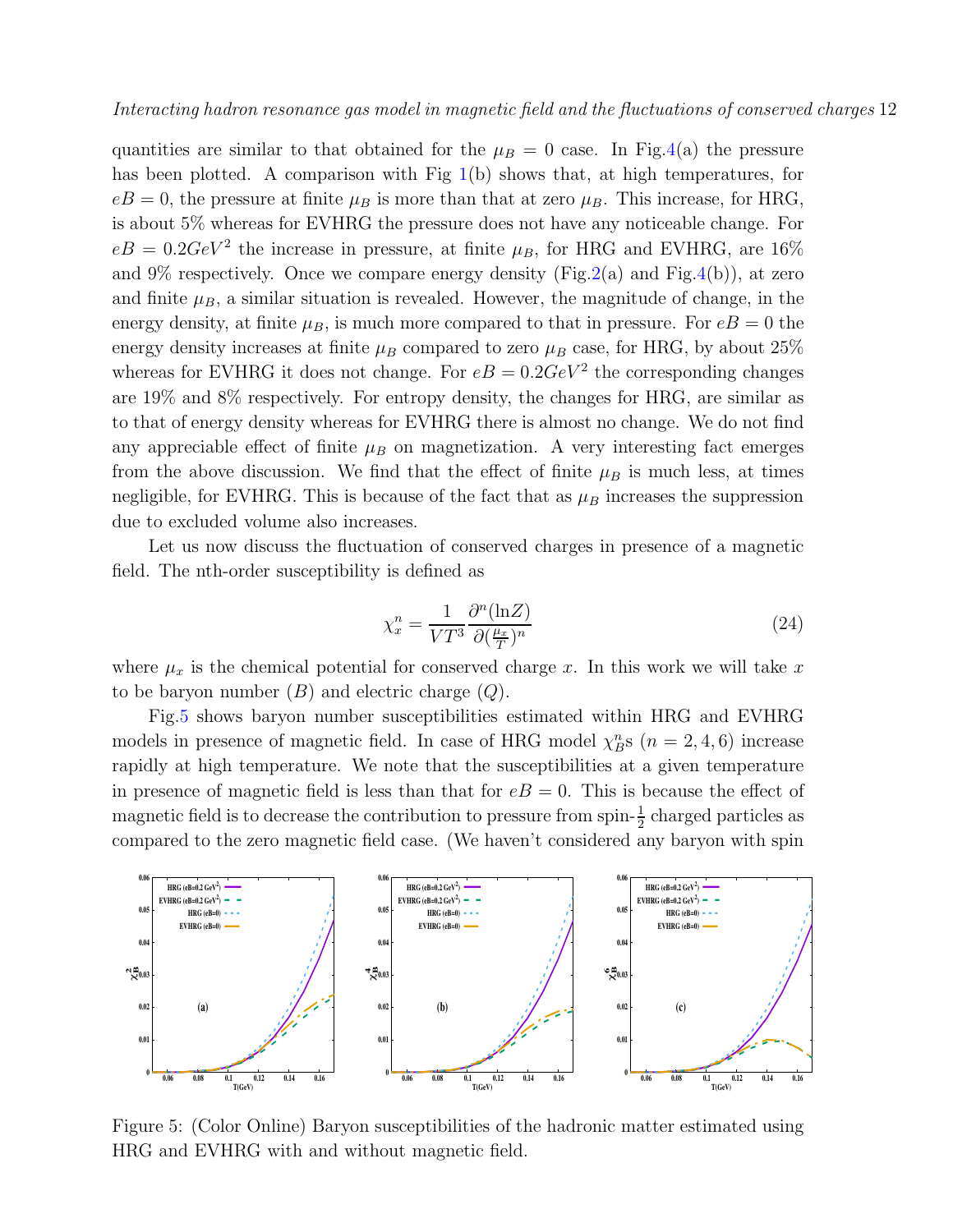greater than  $\frac{1}{2}$ ). At low T, the dominating contribution to  $\chi_B$  comes from nucleons, namely protons and neutrons which carry baryon number 1. Note that the mesons, although they are predominant degrees of freedom at all temperatures, do not contribute to  $\chi_B$  directly since they do not carry baryon number. The probability that a baryon of mass  $m$  populates at a given temperature  $T$  is proportional to the Boltzmann factor  $e^{-m/T}$ . Thus as temperature increases other heavier baryons are thermally excited and start to contribute to the pressure and hence to  $\chi_B$ . Here all the baryons have baryon number  $\pm 1$ . For such a case there is almost no difference in magnitude for susceptibilities of different orders for  $\chi_B$  in case of HRG model. We will explain this issue later.

The effects of repulsive interactions accounted through excluded volume corrections can also be seen in Fig.5. One can see that the values of  $\chi_B^n$  with repulsive interactions are smaller as compared to those calculated in ideal HRG model. The effect of repulsive interaction is not significant at low temperatures since the population of various particles is small at low temperature and hence there is enough room for particles in the system. It is well known fact that the presence of repulsive interaction suppresses the pressure at high temperature as available space for additional number of hadrons and resonances decreases. This suppression is traded in to the  $\chi_B^n$ . Thus, the presence of repulsive interactions affect the baryon number susceptibilities and, unlike the ideal HRG, this suppression effect becomes stronger for higher order  $\chi_B^n$ s i.e.  $\chi_B^n$ s of different orders are not of same magnitude when interaction is present. The  $\chi_B^6$  initially increases with temperature and then decreases for both  $eB = 0$  and  $eB = 0.2 GeV^2$ .



Figure 6: (Color Online) Electric charge susceptibilities of the hadronic matter estimated using HRG and EVHRG with and without magnetic field.

Fig.6 shows electric charge susceptibilities estimated within HRG and EVHRG models both in presence and in absence of magnetic field. In HRG model, electric charge susceptibilities of all orders are larger in magnitude than baryon susceptibilities. This is expected as in our particle spectrum there are electrically charged mesons having very low mass, for example charged pions, which contribute to  $\chi_Q^n$  unlike  $\chi_B^n$ . It is also important to note that higher order electric charge susceptibilities increase at a faster rate than lower ones. This is also due to lower masses of electrically charged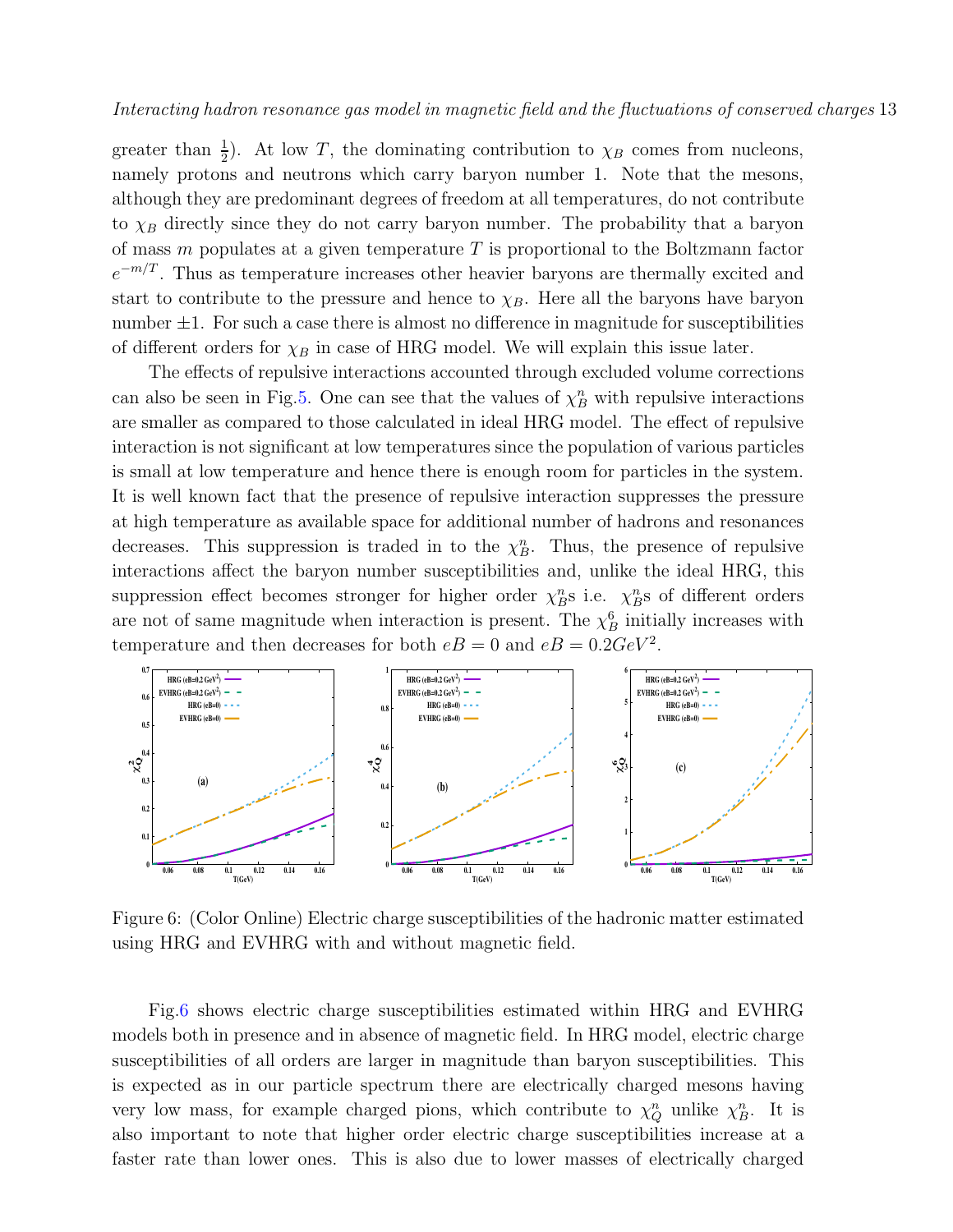hadrons. At low temperature, dominant contribution to  $\chi_Q^n$  come from charged pions. As temperature increases, heavier hadrons start to contribute to pressure and hence to susceptibilities. Here we have also taken into account the effect of Van der Waals excluded volume repulsive interaction. The effect of hardcore repulsive interaction is to reduce pressure and hence  $\chi_Q^n$  as compared to HRG Model. The effect of repulsive interaction is not significant at low temperatures ( $T \sim 0.130 \text{GeV}$ ) since the population of hadrons with non-zero hard-core radius is low and we have chosen  $r_{\pi} = 0$  for pions which are dominant degrees of freedom. Thus the effect of repulsive interaction start to appear only after  $T \sim 0.130 \text{ GeV}$  when hadrons heavier than pions start to populate significantly. We further note a stronger suppression for higher order susceptibilities. It is seen that unlike baryon susceptibilities, there is a notable difference in magnitude between electric charge susceptibilities for  $eB = 0$  case and  $eB = 0.2$  GeV<sup>2</sup> case even at low temperatures. This observation can again be attributed to the fact that the lower mass electrically charged particles are suppressed in presence of magnetic field as compared to  $eB = 0$  case.

For pure HRG one can calculate these susceptibilities analytically and can have have an understanding about this behaviour. The second and fourth order susceptibilities for pure HRG, with unit charge, can be written as

$$
\chi_i^2 = \pm \sum_j \frac{g_j}{2\pi^2 T^3} \int_0^\infty p^2 dp \frac{\exp\left[(E_j - \mu_i)/T\right]}{\{\exp\left[(E_j - \mu_i)/T\right] \pm 1\}^2}
$$

$$
\chi_i^4 = \pm \sum_j \frac{g_j}{2\pi^2 T^3} \int_0^\infty p^2 dp \left[\frac{\exp\left[(E_j - \mu_i)/T\right]}{\{\exp\left[(E_j - \mu_i)/T\right] \pm 1\}^2}\right]
$$

$$
-6 \frac{(\exp\left[E_j - \mu_i)/T\right])^2}{\{\exp\left[(E_j - \mu_i)/T\right] \pm 1\}^3} + 6 \frac{(\exp\left[E_j - \mu_i)/T\right])^3}{\{\exp\left[(E_j - \mu_i)/T\right] \pm 1\}^4}
$$
(25)

where  $E_j$  is the energy of a particle of species  $j$  and  $\mu_i$  is chemical potential corresponding to some conserved charge.

From the above expressions one can find that  $\chi_i^4$  has some extra terms compared to  $\chi_i^2$ . These terms are negligible at low temperatures if the mass of the particle is quite heavy compared to the temperature. For the case of baryon,  $\chi_B^4$  and  $\chi_B^2$  have almost same values as the baryon charge is dominantly carried by protons which has a mass much higher than the temperature. On the other hand, for electric charge, the leading order contribution comes from pion, the mass of which is comparable to the temperature. So all the terms in the expression of  $\chi^4_Q$  contribute significantly and as a result electric charge susceptibilities of different order have significantly different values.

In figures 7 and 8 we have plotted the ratios of susceptibilities. The ratio  $\chi_B^4/\chi_B^2$  is almost unity throughout the temperature range for pure HRG model. For interacting scenario it decreases sharply by about 20% at a temperature of  $170MeV$ . The ratio  $\chi_B^6/\chi_B^4$ , for pure HRG model, also stays close to unity throughout the temperature range. For interacting scenario it decreases even faster than  $\chi_B^4/\chi_B^2$ . At a temperature of  $170MeV$  its value becomes almost 0.2. The ratios of electric charge susceptibilities has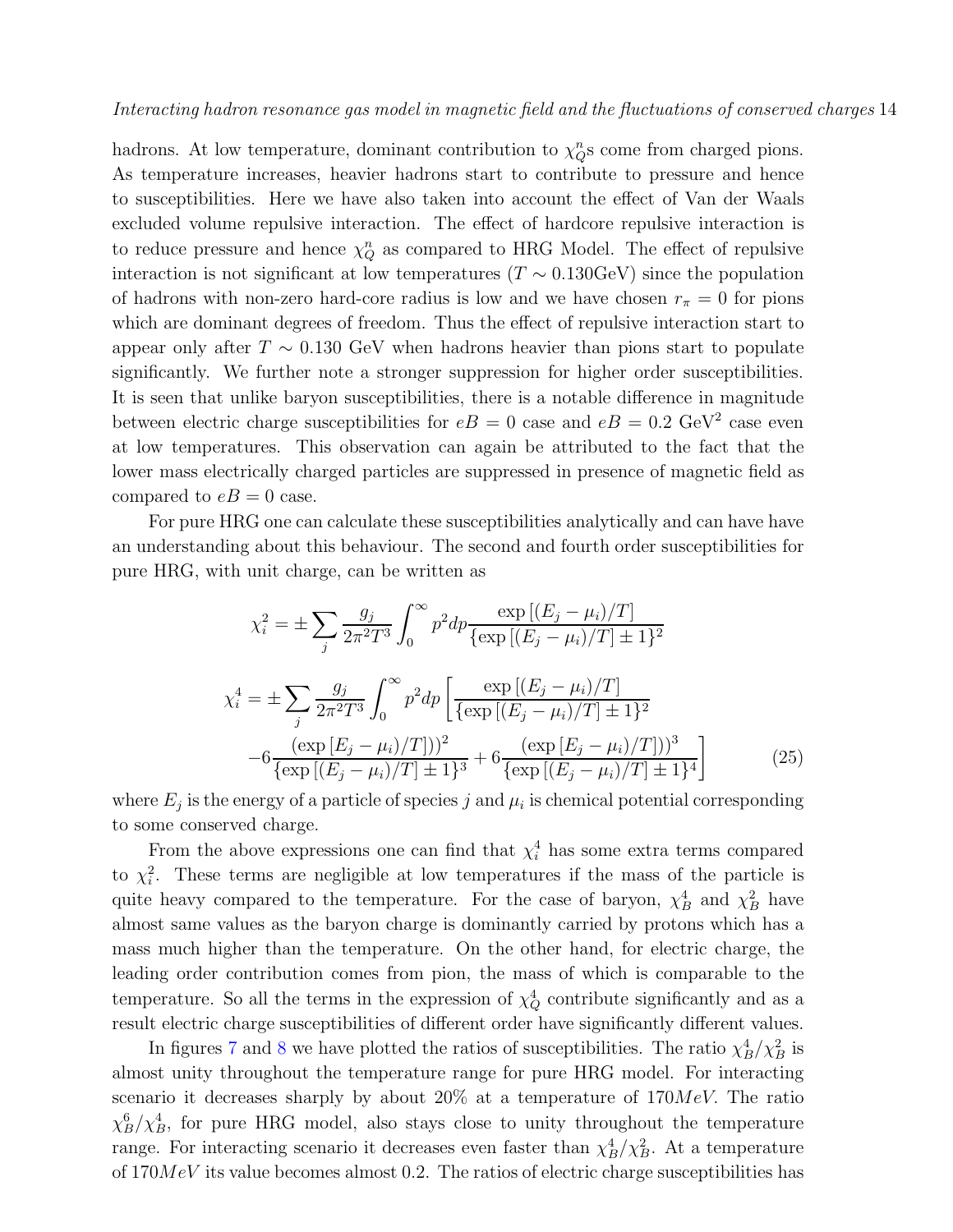Interacting hadron resonance gas model in magnetic field and the fluctuations of conserved charges 15



Figure 7: (Color Online) Ratios of baryon susceptibilities of the hadronic matter estimated using HRG and EVHRG models with and without magnetic field.

a more complicated behaviour with temperature. The ratio  $\chi^4_Q/\chi^2_Q$  is close to unity at low temperature. For pure HRG without magnetic field it monotonically increases with temperature. For EVHRG without magnetic field it first increases with temperature and then starts decreasing. For the cases with magnetic field the changes are relatively small, at high temperature the change is about 10%. The ratio  $\chi_Q^6/\chi_Q^4$  increases almost linearly with temperature for both HRG and EVHRG model with zero magnetic field. For finite magnetic field the ratio remains almost unity throughout the temperature range.



Figure 8: (Color Online) Ratios of electric charge susceptibilities of the hadronic matter estimated using HRG and EVHRG models with and without magnetic field.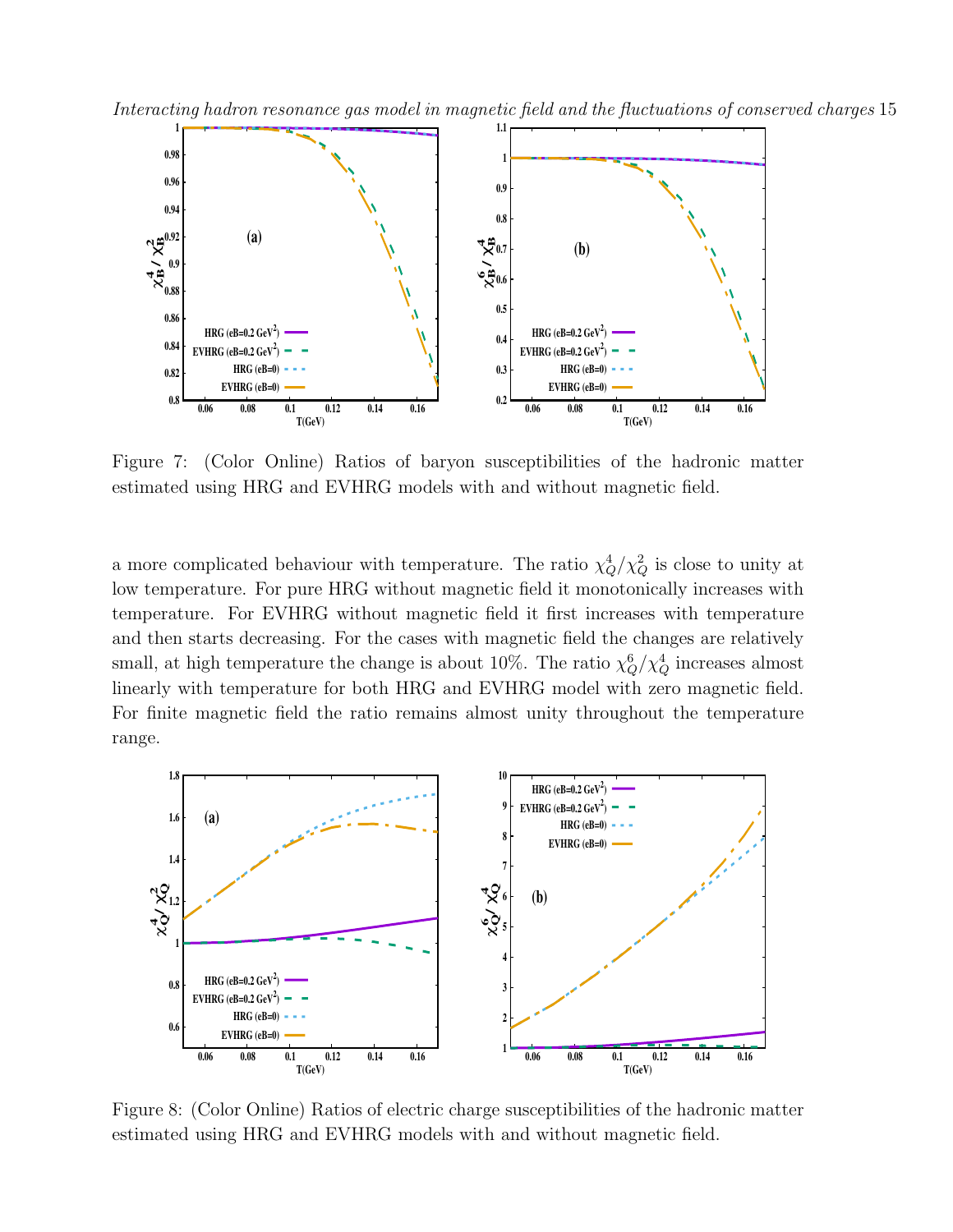We now discuss the implications of our results in the context of heavy-ion collision experiments. Experimentally measured moments such as mean, standard deviation, skewness and kurtosis of conserved charges are used to characterise the shape of charge distribution. The products of these moments are linked with susceptibilities. To make contact between our model and experimental data we need a parametrisation of  $T$ ,  $\mu$ 's and B with  $\sqrt{s}$  (centre of mass energy). Such parametrisation exist for multiplicities of identified hadrons in the absence of magnetic field [75, 76] for central collisions. However no such parameterisation exists, till date, in presence of magnetic field. Secondly the parameters for central collisions are not same as peripheral collisions. One may, at this stage, make a qualitative comparison [48]. However, a quantitative comparison is not possible till date.

Let us now discuss our results in the context of the available lattice findings. In Ref. [77] the thermodynamic quantities have been calculated on the lattice. The authors of Ref. [77] have plotted pressure as a function of temperature for different values of the magnetic field. At  $eB = 0$ , pressure estimated within the ambit of both HRG and EVHRG model, as calculated in this work, are in both qualitative and quantitative agreement up to  $T \sim 140$  MeV with the lattice data presented in Ref. [77]. At higher temperatures the qualitative match is very good whereas the exact values are little bit off. At finite magnetic field also, both HRG and EVHRG results are in very good qualitative and quantitative agreement up to  $T \sim 140$  MeV. Once again, at higher temperatures the pressure calculated in the lattice framework is somewhat higher than that obtained in our model calculations. It would be also very interesting to confront our results of baryon and electric charge susceptibilities with lattice QCD results once the lattice data for those observables are available.

#### 6. summary

To summarise, we have analysed the effect of magnetic field on the hadronic matter using HRG and EVHRG models. The presence of magnetic field and the repulsive interactions, accounted through excluded volume corrections, significantly affect the static bulk thermodynamic quantities of hadronic matter. We observe that all the thermodynamical quantities are strongly suppressed due to non-zero background magnetic field and repulsive interactions. At finite  $\mu_B$ , the suppression, due to excluded volume, is even more than that at zero  $\mu_B$ . The magnetic field affects the effective masses of hadrons thereby affecting the thermal population probability. While effective mass of spin-0 particles increases in magnetic field, masses of spin-1 particles decreases. Upshot of this is the suppression of thermodynamic quantities. The repulsive interactions further enhance the suppression because of the finite size of hadrons which limits the available volume. The suppression of entropy density in presence of magnetic field and repulsive interaction is very important in the context of HIC experiments. We finally discussed the effect of magnetic field and repulsive interactions on the baryon number and electric charge susceptibility. We found that both of them are strongly suppressed at high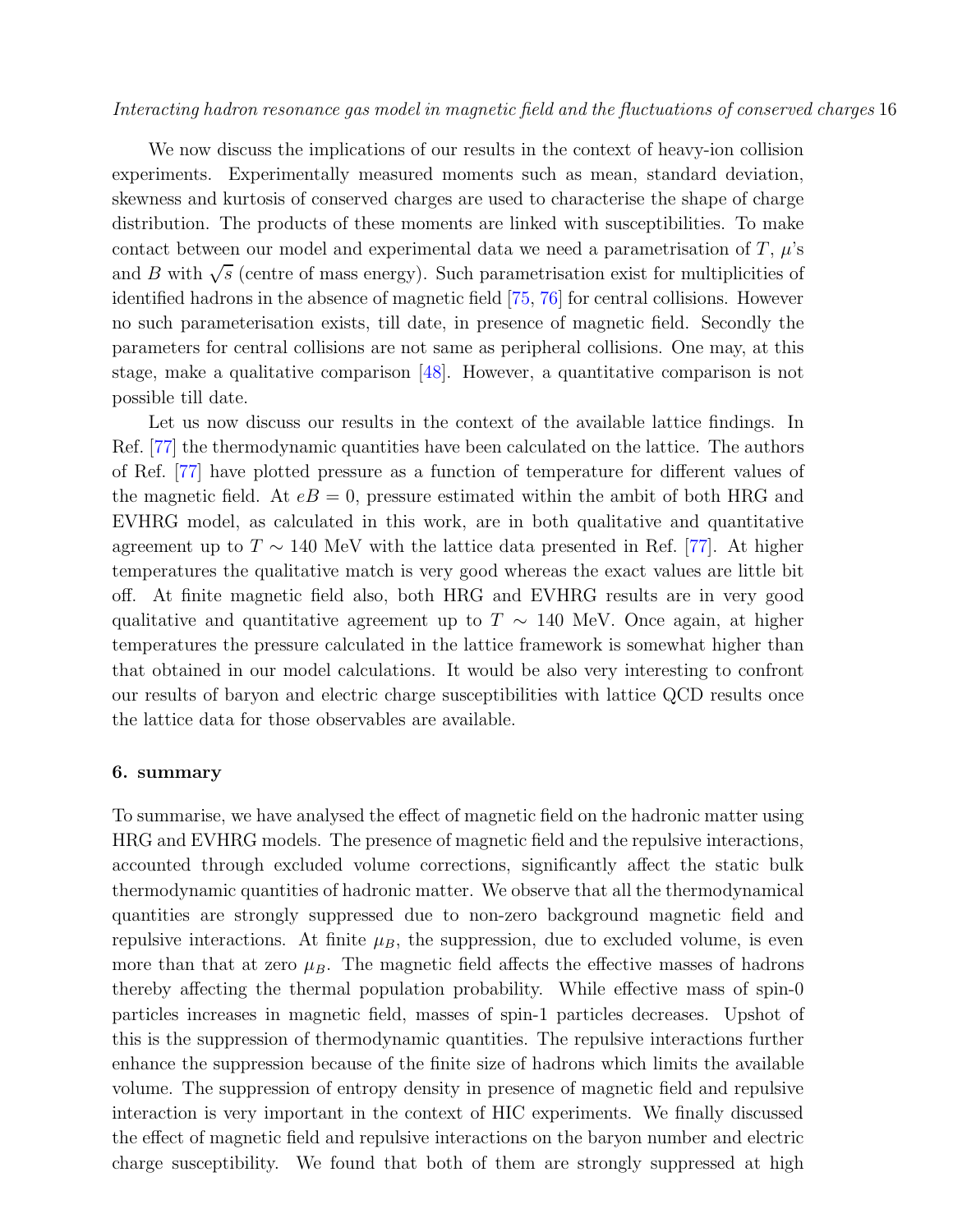temperature. Susceptibilities of all orders are suppressed due to both magnetic field and repulsive interactions. The ratios of susceptibilities of different orders show dependence on excluded volume and magnetic field.

Thus, the effect of magnetic field cannot be ignored if one has to understand the low temperature hadronic matter. The importance of short range repulsive interactions in the context of heavy-ion collision experiment has already been established through studies of dynamic as well as static properties of hadronic matter. In this work we tried to understand the effect of magnetic field along with the repulsive interactions on the static thermodynamic properties. If the magnetic field indeed exists in the hadronic phase of the matter produced in HICs then our study indicates that the magnetic field non-trivially affect the thermodynamics of hadronic matter. Effect of magnetic field will also be very important in the search of QCD critical point as we have seen in our study that the fluctuations of conserved charges are very non-trivially affected by magnetic field.

#### 7. Acknowledgement

Guruprasad Kadam is financially supported by DST-INSPIRE Faculty research grant number DST/INSPIRE/04/2017/002293. A.B. thanks BRNS (DAE) and UGC (DRS) for support. AB also thanks Alexander von Humboldt (AvH) foundation and Federal Ministry of Education and Research (Germany) for support through Research Group Linkage programme. S.P. thanks UGC for support.

#### Appendix A. Formulae

• d-dimensional integral

$$
\int_{-\infty}^{\infty} \frac{d^d p}{(2\pi)^d} (p^2 + m^2)^{-A} = \frac{\Gamma(A - \frac{d}{2})}{(4\pi)^{d/2} \Gamma(A)(M^2)^{(A - \frac{d}{2})}}
$$
(A.1)

• Riemann-Hurwitz ζ−function

$$
\zeta(z,x) = \sum_{n=0}^{\infty} \frac{1}{(x+n)^z} \tag{A.2}
$$

with the expansion

$$
\zeta \left( -1 + \frac{\epsilon}{2}, x \right) \approx -\frac{1}{12} - \frac{x^2}{2} + \frac{x}{2} + \frac{\epsilon}{2} \zeta'(-1, x) + \mathcal{O}(\epsilon^2) \tag{A.3}
$$

and the asymptotic behavior of the derivative

• The expansion of Γ-function is

$$
\Gamma\left(-1+\frac{\epsilon}{2}\right) = -\frac{2}{\epsilon} + \gamma - 1 + \mathcal{O}(\epsilon)
$$
 (A.4)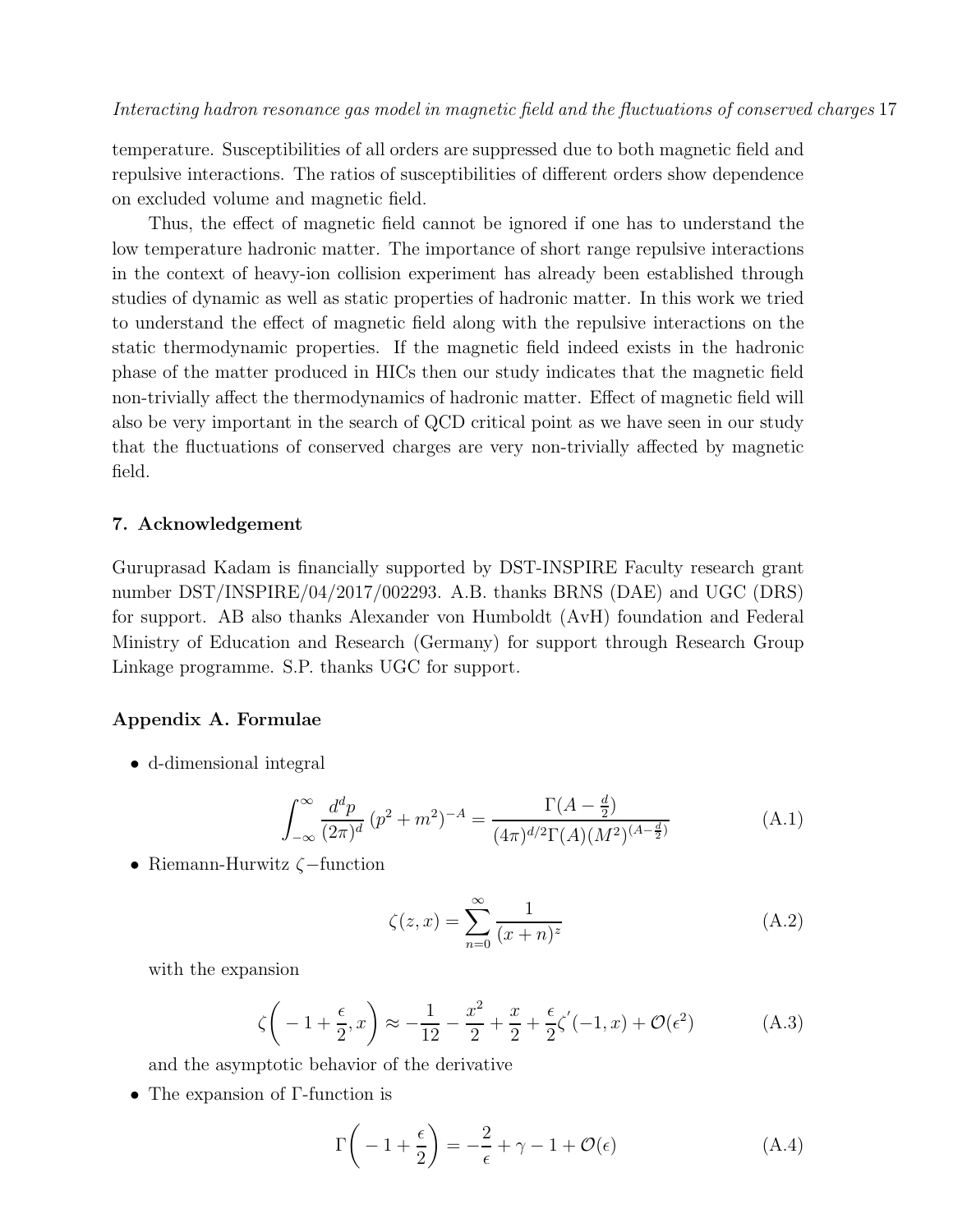and

$$
\Gamma\left(-2+\frac{\epsilon}{2}\right) = \frac{1}{\epsilon} - \frac{\gamma}{2} + \frac{3}{4} + \mathcal{O}(\epsilon)
$$
\n(A.5)

where  $\gamma$  is the Euler constant.

• The limiting expression for natural logarithm

$$
\lim_{\epsilon \to 0} a^{-\epsilon/2} \approx 1 - \frac{\epsilon}{2} \ln(a) \tag{A.6}
$$

### Appendix B. Renormalized  $B$  dependent pressure for spin zero and spin one particles

• Spin-0 particle:

$$
\Delta P_{\text{vac}}^r(s=0,B) = -\frac{(eB)^2}{4\pi^2} \left( \zeta'(-1,x+1/2) - \frac{x^2}{2}\ln(x) + \frac{x^2}{4} + \frac{\ln(x)+1}{24} \right) \tag{B.1}
$$

• Spin-1 particle:

$$
\Delta P_{\text{vac}}^r(s=1,B) = -\frac{3}{4\pi^2} (eB)^2 \left( \zeta'(-1,x-1/2) + \frac{(x+1/2)}{3} \ln(x+1/2) + \frac{2}{3} (x-1/2) \ln(x-1/2) - \frac{x^2}{2} \ln(x) + \frac{x^2}{4} - \frac{7}{24} (\ln(x)+1) \right)
$$
(B.2)

- [1] Y. Aoki, Z. Fodor, S. D. Katz and K. K. Szabo, Phys. Lett. B 643, 46 (2006).
- [2] S. Borsanyi et al. JHEP **1009**, 073 (2010).
- [3] S. Borsanyi et al., Phys. Rev. D **92**, 014505 (2015).
- [4] P. Petreczky, AIP Conf. Proc. **1520**, 103 (2013).
- [5] H. T. Ding, F. Karsch and S. Mukherjee, Int. J. Mod. Phys E 24, 1530007 (2015).
- [6] B. Friman, C. Hohne, J. Knoll, S. Leupold, J. Randrup, R. Rapp and P. Senger, Lect. Notes Phys. 814, 1 (2011).
- [7] M. Asakawa and K. Yazaki, Nucl. Phys. A 504, 668 (1989).
- [8] A. Barducci, R. Casalbuoni, S. De Curtis, R. Gatto and G. Pettini, Phys. Rev. D 41, 1610 (1990).
- [9] A. Barducci, R. Casalbuoni, G. Pettini and R. Gatto, Phys. Rev. D 49, 426 (1994).
- [10] J. Berges and K. Rajagopal, Nucl. Phys. B **538**, 215 (1999).
- [11] A. M. Halasz, A. D. Jackson, R. E. Shrock, M. A. Stephanov and J. J. M. Verbaarschot, Phys. Rev. D 58, 096007 (1998).
- [12] O. Scavenius, A. Mocsy, I. N. Mishustin and D. H. Rischke, Phys. Rev. C 64, 045202 (2001).
- [13] N. G. Antoniou and A. S. Kapoyannis, Phys. Lett. B 563, 165 (2003).
- [14] Y. Hatta and T. Ikeda, Phys. Rev. D 67, 014028 (2003).
- [15] A. Bhattacharyya, P. Deb, S. K. Ghosh, and R. Ray, Phys. Rev. D 82, 014021 (2010).
- [16] S. Hands, Nucl. Phys. Proc. Suppl. **106**, 142 (2002).
- [17] S. Aoki, Int. J. Mod. Phys. A **21**, 682 (2006).
- [18] M. G. Alford, Nucl. Phys. Proc. Suppl. 117, 65 (2003).
- [19] A. Bzdak, S. Esumi, V. Koch, J. Liao, M. Stephanov and N. Xu, Phys.Rept. 853, 1 (2020).
- [20] D. Teaney, J. Lauret and E. V. Shuryak, Phys. Rev. Lett. 86, 4783 (2001).
- [21] P. Romatschke, Int. J. Mod. Phys. E 19, 1 (2010).
- [22] P. F. Kolb and U. W. Heinz, In Quark gluon plasma, ed : R. C. Hwa, et al. [nucl-th/0305084].
- [23] P. Jacobs and X. N. Wang, Prog. Part. Nucl. Phys. 54, 443 (2005).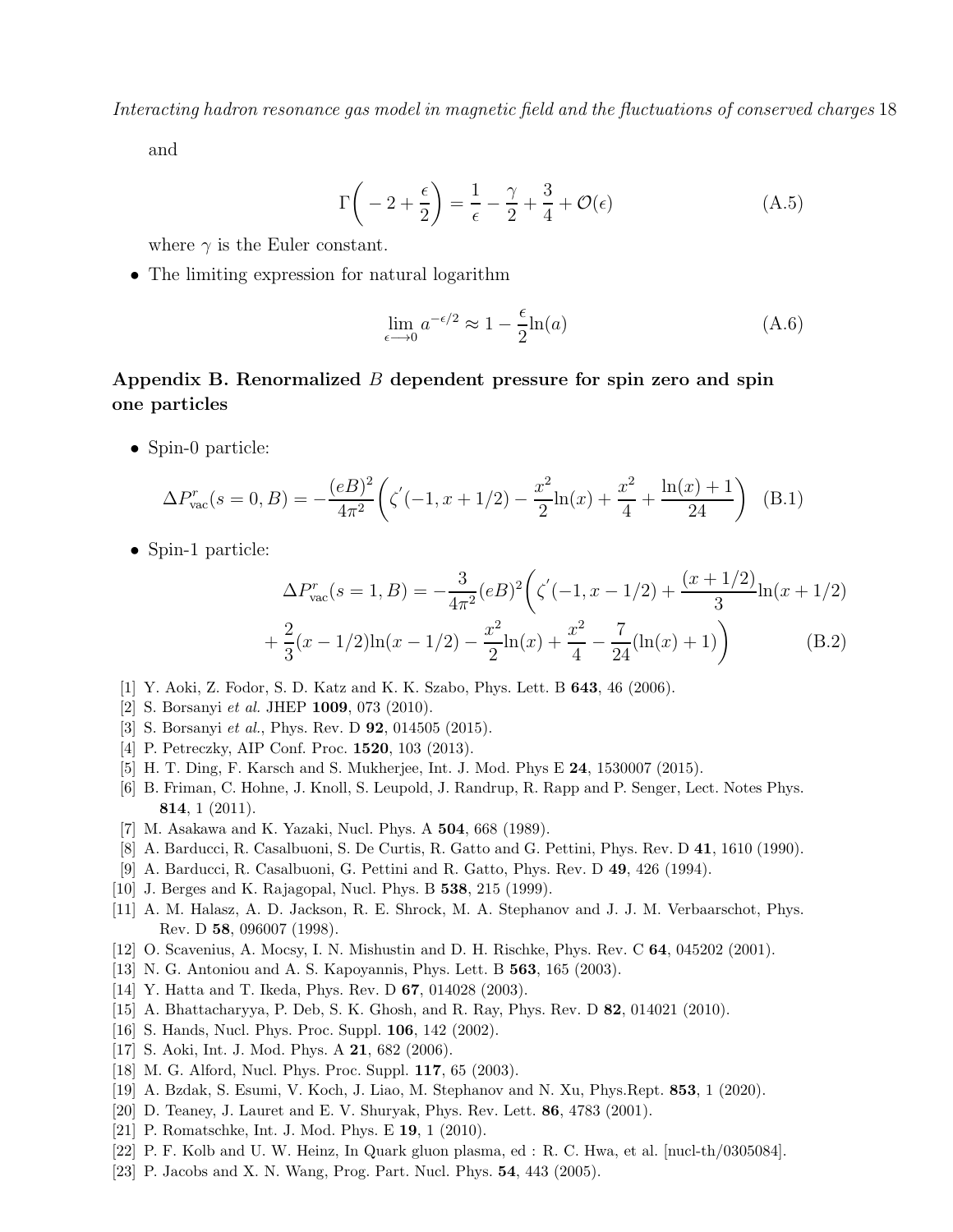- [24] V. Skokov, A. Y. Illarionov and V. Toneev, Int. J. Mod. Phys. A 24, 5925 (2009).
- [25] A. Bzdak and V. Skokov, Phys. Lett. B **710**, 171 (2012).
- [26] W. T. Deng and X. G. Huang, Phys. Rev. C 85, 044907 (2012).
- [27] K. Fukushima, D. E. Kharzeev and H. J. Warringa, Phys. Rev. D 78, 074033 (2008).
- [28] I. A. Shovkovy, Lect. Notes Phys. 871, 13 (2013).
- [29] G. S. Bali, F. Bruckmann, G. Endrodi, Z. Fodor, S. D. Katz, S. Krieg, A. Schafer and K. K. Szabo, JHEP 02, 044 (2012).
- [30] F. Preis, A. Rebhan and A. Schmitt, Lect. Notes Phys. 871, 51 (2013).
- [31] R. C. Duncan and C. Thompson, Astrophys. J. 392, L9 (1992).
- [32] P. Dey, A. Bhattacharyya and D. Bandyopadhyay, J. Phys. G 28 2179 (2002).
- [33] T. Vachaspati, Phys. Lett. B 265, 258 (1991).
- [34] J. R. Bhatt and A. K. Pandey, Phys. Rev. D 94, 043536 (2016).
- [35] G. Kadam, Mod. Phys. Lett.A **30**, 1550031 (2015).
- [36] S. P. Klevansky, Rev. Mod. Phys. **64**, 649 (1992).
- [37] T. Hatsuda and T. Kunihiro, Phys. Rept. 247, 221 (1994).
- [38] B. J. Schaefer, J. M. Pawlowski and J. Wambach, Phys. Rev. D 76, 074023 (2007).
- [39] R. Dashen, S. K. Ma and H. J. Bernstein, Phys. Rev. 187, 345 (1969).
- [40] R. F. Dashen and R. Rajaraman, Phys. Rev. D 10, 708 (1974).
- [41] G. M. Welke, R. Venugopalan and M. Prakash, Phys. Lett. B 245, 137 (1990).
- [42] R. Venugopalan and M. Prakash, Nucl. Phys. A 546, 718 (1992).
- [43] G. Zeeb, K. A. Bugaev, P. T. Reuter and H. Stoecker, Ukr. J. Phys. 53 279 (2008).
- [44] K. A. Bugaev, D. R. Oliinychenko, A. S. Sorin and G. M. Zinovjev, Eur. Phys. J. A 49 30 (2013).
- [45] V. Vovchenko, A. Motornenko, P. Alba, M. I. Gorenstein, L. M. Satarov and H. Stoecker, Phys. Rev. C 96, 045202 (2017).
- [46] M. Albright, J. Kapusta and C. Young, Phys. Rev. C **92**, 044904 (2015).
- [47] P. Garg, D. K. Mishra, P. K. Netrakanti, B. Mohanty, A. K. Mohanty, B. K. Singh and N. Xu, Phys. Lett. B 726, 691 (2013).
- [48] A. Bhattacharyya, S. Das, S. K. Ghosh, R. Ray and S. Samanta, Phys. Rev. C 90, 034909 (2014).
- [49] P. Braun-Munzinger, I. Heppe and J. Stachel, Phys. Lett. B 465, 15 (1999).
- [50] G. P. Kadam and H. Mishra, Phys. Rev. C 92, 035203 (2015).
- [51] G. P. Kadam, H. Mishra and L. Thakur, Phys. Rev. D 98, 114001 (2018).
- [52] G. Kadam and H. Mishra, Phys. Rev. D 100, 074015 (2019).
- [53] A. Bhattacharyya, P. Deb, A. Lahiri, and R. Ray, Phys. Rev. D 82, 114028 (2010).
- [54] A. Bhattacharyya, P. Deb, A. Lahiri, and R. Ray, Phys. Rev. D 83, 014011 (2011).
- [55] P. Deb, A. Bhattacharyya, S. Datta, and S. K. Ghosh Phys. Rev. C 79, 055208 (2009).
- [56] A. Bhattacharyya, S. K. Ghosh, S. Majumder, and R. Ray, Phys. Rev. D 86, 096006 (2012).
- [57] A. Bhattacharyya, S. K. Ghosh, A. Lahiri, S. Majumder, S. Raha, and R. Ray, Phys. Rev. C 89, 064905 (2014).
- [58] A. Bhattacharyya, P. Deb, S. K. Ghosh, R. Ray, and S. Sur, Phys. Rev. D 87, 054009 (2013).
- [59] A. Bhattacharyya, R. Ray, and S. Sur, Phys. Rev. D 91(R), 051501 (2015).
- [60] A. Bhattacharyya, S. K. Ghosh, S. Maity, S. Raha, R. Ray, K. Saha and S. Upadhaya, Phys. Rev. D 95, 054005 (2017).
- [61] A. Bhattacharyya, R. Ray, S. Samanta and S. Sur, Phys. Rev. C 91(R), 041901 (2015).
- [62] V. Vovchenko, M. I. Gorenstein and H. Stoecker, Phys. Rev. Lett. 118, 182301 (2017).
- [63] G. Endrödi, JHEP 04, 023 (2013).
- [64] A. Bhattacharyya, S. K. Ghosh, R. Ray and S. Samanta, EPL 115, 62003 (2016).
- [65] S. Ferrara, M. Porrati and V. L. Telegdi, Phys. Rev. D 46, 3529 (1992).
- [66] S. Fayazbakhsh and N. Sadooghi, Phys. Rev. D 88, 065030 (2013).
- [67] D. Ebert and K. G. Klimenko, Nucl. Phys. A 728, 203 (2003).
- [68] D. P. Menezes, M. Benghi Pinto, S. S. Avancini, A. Perez Martinez and C. Providencia, Phys. Rev. C 79, 035807 (2009).